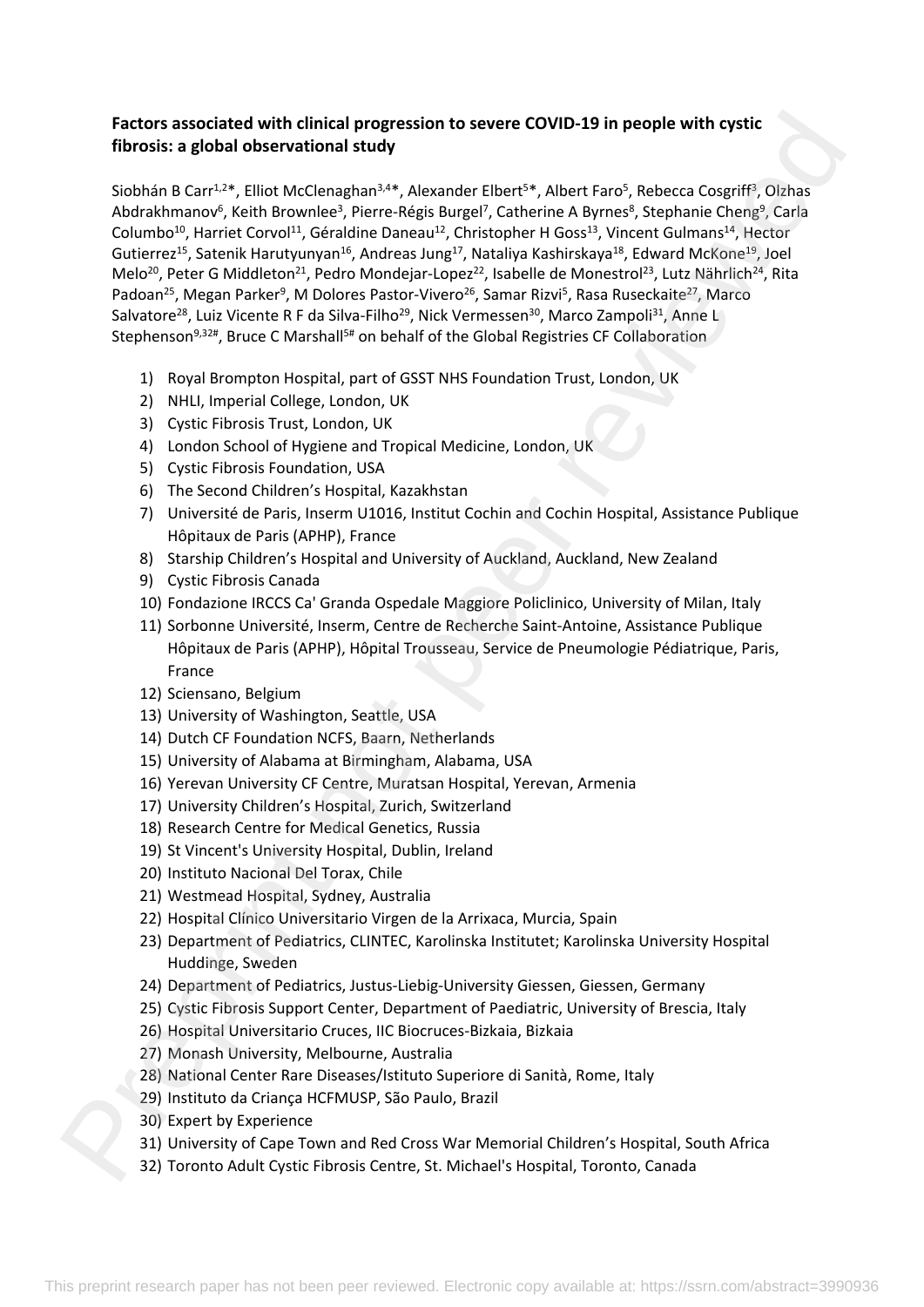\*Joint first authors # Joint last authors

#### **Abstract**

Background

This international study aimed to characterise the impact of acute SARS-CoV-2 infection in people with cystic fibrosis and investigate factors associated with severe outcomes. Methods

Data from 22 countries prior to 13<sup>th</sup> December 2020 and the introduction of vaccines were included. It was de-identified and included patient demographics, clinical characteristics, treatments, outcomes and sequalae following SARS-CoV-2 infection. Multivariable logistic regression was used to investigate factors associated with clinical progression to severe COVID-19, using the primary outcome of hospitalisation with supplemental oxygen.

Findings:

SARS-CoV-2 was reported in 1555 people with CF, 1452 were included in the analysis. One third were aged <18 years, and 9.4% were solid-organ transplant recipients. 74.5% were symptomatic and 22% were admitted to hospital. Transplanted patients were hospitalised with supplemental oxygen therapy (21.9%) more often than non-transplanted (8.8%) and was independently associated with the primary outcome (Adjusted OR 2.45 95%CI 1.27-4.71 p=0.007). In the non-transplanted cohort, 39.5% of patients with **ppFEV1<40%** were hospitalised with oxygen verses 3.2% with ppFEV >70%: a 17-fold increase in odds. Worse outcomes were independently associated with older age, non-white race, underweight body mass index, and CF-related diabetes. Prescription of highly effective CFTR modulator therapies was associated with a significantly reduced odds of being hospitalised with oxygen (AOR 0.43 95%CI 0.31-0.60 p<0.001). Interpretation: Visit first authors<br>
a figure first authors<br>
a figure first authors<br>
Absorptioned<br>
This figure authors and investigate factors associates with severe outcomes.<br>
Navignous of<br>
have formed to consider a figure in the consid

This is the first study to show that there is a protective effect from the use of CFTR modulator therapy and that people with CF from an ethnic minority are at more risk of severe infection with SARS-CoV-2.

Funding: none

# Introduction

Cystic fibrosis (CF) is a rare inherited multi-organ condition affecting people from around the globe(1). It is life limiting with a progressive decline in lung health characterised by recurrent respiratory infections and pulmonary exacerbations, which can be triggered by respiratory viruses. These require frequent hospital admissions for aggressive antibiotic therapy in up to 50% of adults with CF each year(2). In recent years new disease modifying drugs in the form of CF transmembrane conductance regulator modulator therapies (CFTRm) have been introduced that appear to have an impact on the disease course of CF(3).

Definitions of severe SARS-CoV-2 infection are generally denoted as clinical sequalae such as need for supplemental oxygen therapy, intensive care, ventilation, and death(4). Defining severe SARS-CoV-2 is challenging in people with CF. They are often hospitalised during pulmonary exacerbations for intensive treatment with antibiotics. Ten percent will use non-invasive ventilation (NIV) over the course of their lifetime because of their underlying chronic illness(5) with 2.4% currently reported as using it in the US and between 7 and 11% using long term oxygen therapy over the last few years(6).

Due to the relatively low absolute number of infections reported in people with CF during the first nine months of the pandemic, existing literature was largely descriptive(7)(8). The first wave of the pandemic in Europe showed that people with CF are more frequently hospitalised due to SARS-CoV-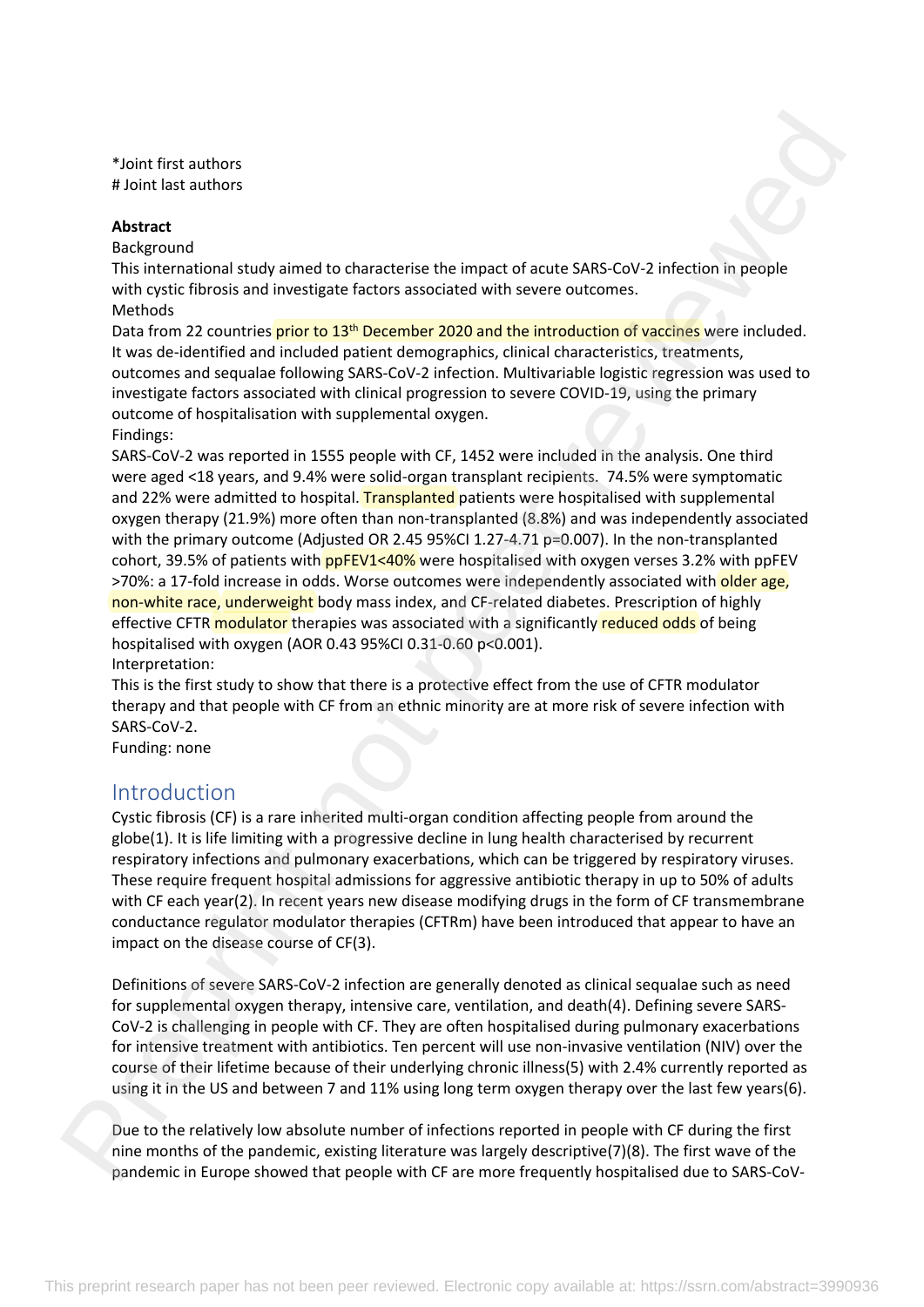2 infection than the age-matched general population infected with SARS-CoV-2(9). Within the CF population infected with SARS-CoV-2, higher proportions with advanced lung disease, CF related diabetes (CFRD) or recipients of a solid organ transplant were admitted to hospital(10). There remains a need to characterise SARS-CoV-2 infection in people with CF globally, and to better understand factors influencing more severe outcomes and more clinically vulnerable sub-groups within this population.

Since the pandemic was declared in March 2020, the CF Registry Global Collaboration (formerly the CF Registry Global Harmonisation Group) has met regularly to monitor and report on cases in people with CF worldwide. A peer reviewed rapid publication was released May 2020 that documented the first 40 cases of SARS-CoV-2(7) follow-up a few months later in 2020 with a slightly larger cohort(8). The group has continued to track the impact of this infection in the global CF community, shown paediatric cases in the CF population appear to be less severe than in adults(11), and lobbied to recommend people with CF are prioritised for vaccination(12).

This study aims to characterise the impact of acute SARS-CoV-2 infection in people with CF and investigate possible risk and protective factors associated with severe SARS-CoV-2 infection. As indications for hospitalization may vary in different healthcare systems, in this study severe infection is defined as hospitalisation requiring additional or new supplemental oxygen.

# Methods

## Study design and population

The 22 countries currently forming the CF Registry Global Collaboration (Supplementary table 1) cover a total global CF population of over 88,000 people. Data on cases of SARS-CoV-2 were collected through established CF registries or through a mix of retrospective and prospective case reports in adherence to a standardised data collection template agreed upon by an expert clinical group and the CF Registry Global Collaboration.

All confirmed diagnoses of SARS-CoV-2 infection diagnosed between 1st February 2020 and 13th December 2020 were eligible for inclusion in the study, including the 181 previously reported by the collaboration. The Covid-19 cohort described in this study includes several large countries outside of Europe that contributed over half of the cohort. All but one participating country in the study reported cases. SARS-CoV-2 cases known to CF teams and diagnosed by RT-PCR, antigen/lateral flow test, or confirmed by medical team consensus were included.

## Ethical considerations/data governance

De-identified data were collected according to each individual nation's CF registry ethics approval or national guidelines.

## Variables

Demographic characteristics defined at diagnosis of SARS-CoV-2 included age, sex, race, CFTR genotype, pregnancy and transplant status. Baseline clinical characteristics in the year prior to diagnosis of SARS-CoV-2 included lung function as recorded by the best forced expiratory volume in one second percent predicted (ppFEV<sub>1</sub>, Global Lung Function Initiative (GLI) equations), body mass index (BMI), CFRD as defined by prescription of insulin therapy, *Pseudomonas aeruginosa* infection (intermittent or chronic infection), pancreatic insufficiency, systemic hypertension, and prescription of CFTRm at the time of SARS-CoV-2 diagnosis. The four available CFTRm, which are subject to varying access across countries, were categorised into highly effective (ivacaftor or combination elexacaftor/tezacaftor/ivacaftor) and effective (combination lumacaftor/ivacaftor or combination tezacaftor/ivacaftor). 2 interiors than the age matched general population riected with SMS-Cov22D (within the Counterparticular control interiors). The control is the control interior interior interior is the control interior ( $\theta$ ) and the co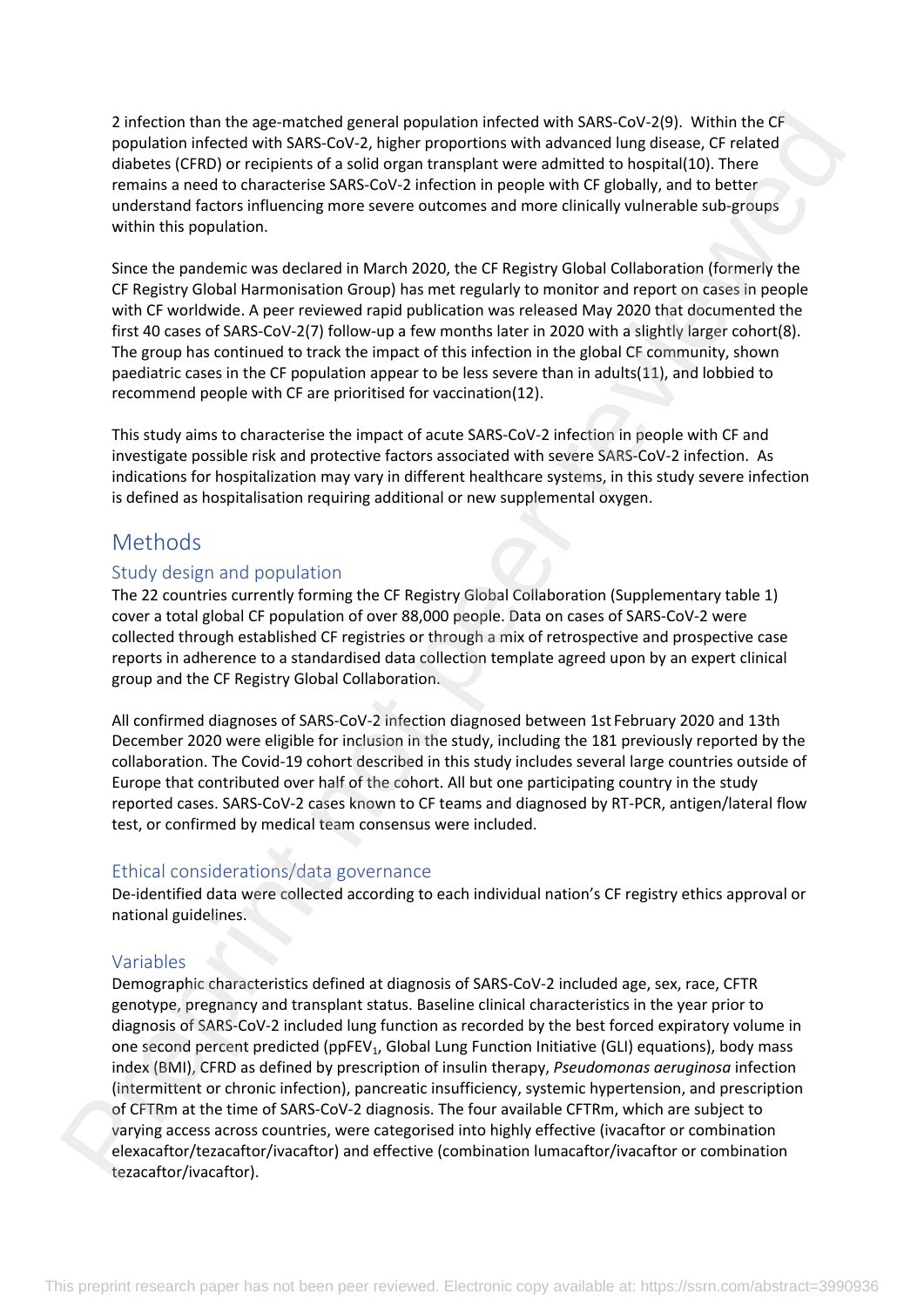BMI values were converted to percentiles in patients aged ≤18 years according to Centers for Disease Control and Prevention (CDC) reference values. BMI was then reported and analysed as a categorical variable to allow the paediatric and adult patients to be analysed together. People aged <19 years were classified as underweight (percentile ≤12%), normal (percentile 13-84%) or overweight (percentile ≥85%). People aged ≥19 years were classified as underweight (BMI <18.5 kg/m<sup>2</sup>), normal (18.5-24.9 kg/m<sup>2</sup>) or overweight (( $\geq$  25.0 kg/m<sup>2</sup>), according to WHO guidelines(13).

Race was collected in 4 categories: white, black, Asian, and other. Due to variations in how racial groups are defined across countries and low numbers in non-white groups the multivariable analysis combined categories to white and non-white. It should be noted that those of Hispanic ethnicity were recorded as white race, in the US this made up 13 % of their cohort. In recognition of the clinical differences between the pre- and post-transplant CF condition, summary statistics were stratified by solid organ transplant status.

## **Outcomes**

The primary outcome of severe SARS-CoV-2 infection as defined by hospitalisation with requirement for new or additional supplemental oxygen therapy, corresponds to level 4 in the WHO COVID-19 clinical progression matrix(14). Secondary outcomes of interest included hospitalisation, additional NIV use, intensive care unit (ICU) admission and death. Deaths were reported as all-cause mortality within 3 months of SARS-CoV-2 diagnosis, and further stratified as COVID-related or un-related as reported by the patient's clinical team.

## Statistical analysis

Demographic, clinical characteristics and outcomes were summarised using frequencies and proportions for categorical variables and median and inter-quartile range (IQR) for continuous variables. We investigated associations between key baseline characteristics and the primary outcome of hospitalisation with supplemental oxygen using multivariable logistic regression. We derived adjusted odds ratios (AOR), 95% confidence intervals (CI) and two-sided p-values for the associations. Correlation between patients within countries was accounted for using robust standard errors in multivariable analyses(15). Model covariates were selected *a priori* based on evidence from previous studies and were checked for multicollinearity before inclusion in the models. Model assumptions were assessed graphically. RM values were converted to percentiles in patients aged <88 years according to Centers for Disagre Converted and analyzed and analyzed and analyzed as Comparison control and analyzed and analyzed angular methods of Presen

The primary multi-variable analysis included all patients aged  $\geq 6$  years, as ppFEV<sub>1</sub> measurements are not typically reported in CF registries in children <6 years of age. A secondary analysis was conducted for the non-transplanted patient cohort. Recognising post-transplant patients were likely to have a different lung disease process and medication history, this included additional variables; *Pseudomonas aeruginosa* infection status, BMI and CFTR modulator (CFTRm) use. The third planned fully adjusted multivariable analysis was not conducted for the outcome of admission to ICU due to low numbers of patients with this outcome.

Missing data were initially dealt with using clinical imputation rules then multiple imputation with chained equations (MICE) using fully conditional specification applied to all variables in the analysis models, and adjusted model estimates were approximated by combining Rubin's rules(16). More details on missing data analysis can be found in *Supplementary statement 1*.

We conducted an ad-hoc sensitivity analysis of the non-transplant model in US/UK patients only. In 2020 the highly effective Elex/Tez/Iva were more commonly available in these countries.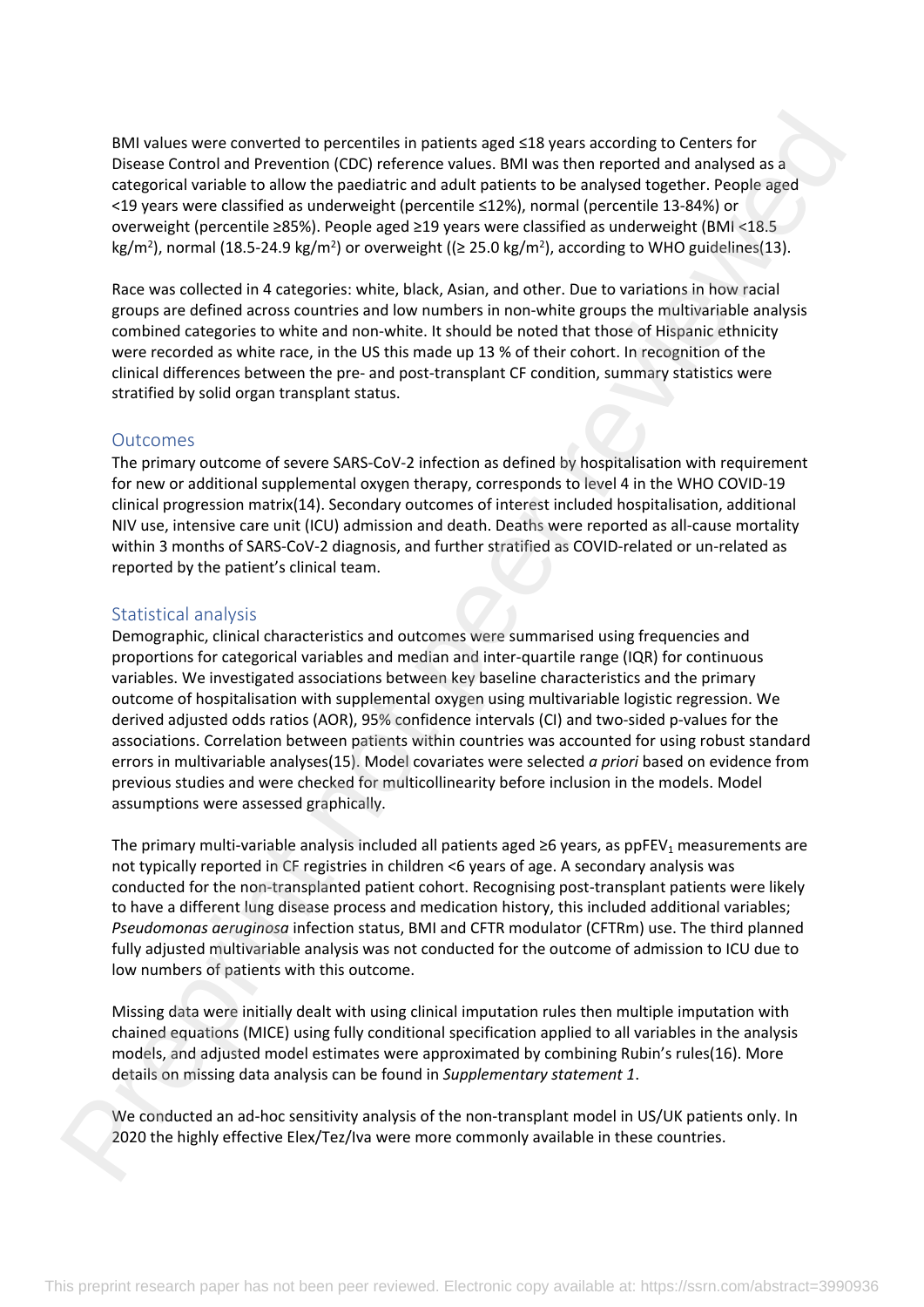Study reporting and missing data analysis were guided by the STROBE(17) and STRATOS(18) frameworks. Data management and statistical analyses were done using Stata 15 and Stata 17. All tests were two-sided and p<0.05 was considered statistically significant.

# Results

## Participants

Twenty-two countries participated in this study, reporting 1555 people with CF diagnosed with SARS-CoV-2 infection between 1 February and 13 December 2020. These results suggest that at least 1.8% of the CF population in these countries was infected in this first year of the pandemic. 103 cases were excluded due to receiving a serology antibody only diagnosis rather than a test for acute SARS-CoV-2 infection, leaving 1,452 in the analysis cohort (*Figure 1*). Only 9 were included with a clinical or CT diagnosis from early in the pandemic, when RT-PCR testing was less available in some countries. The cases across countries ranged from zero cases in New Zealand to 751 in the USA.



*\*Any Solid organ transplant (n=122 lung transplant recipients). <sup>1</sup> RT-PCR=Reverse transcriptase polymerase chain reaction. CT=computed tomography.*

## Descriptive data

**Error! Reference source not found.**A total of 1452 people with CF were included in the analysis (*Table 1*), four hundred and twenty-one (29%) were children (<18 years) and no cases of repeat infection were reported. More cases were reported during the final three months of the year than in the first 8 months of the study (882 vs. 570). The median age at SARS-CoV-2 infection was 24 years (IQR 16-33). **Error! Reference source not found.** The post-transplant group had a higher median age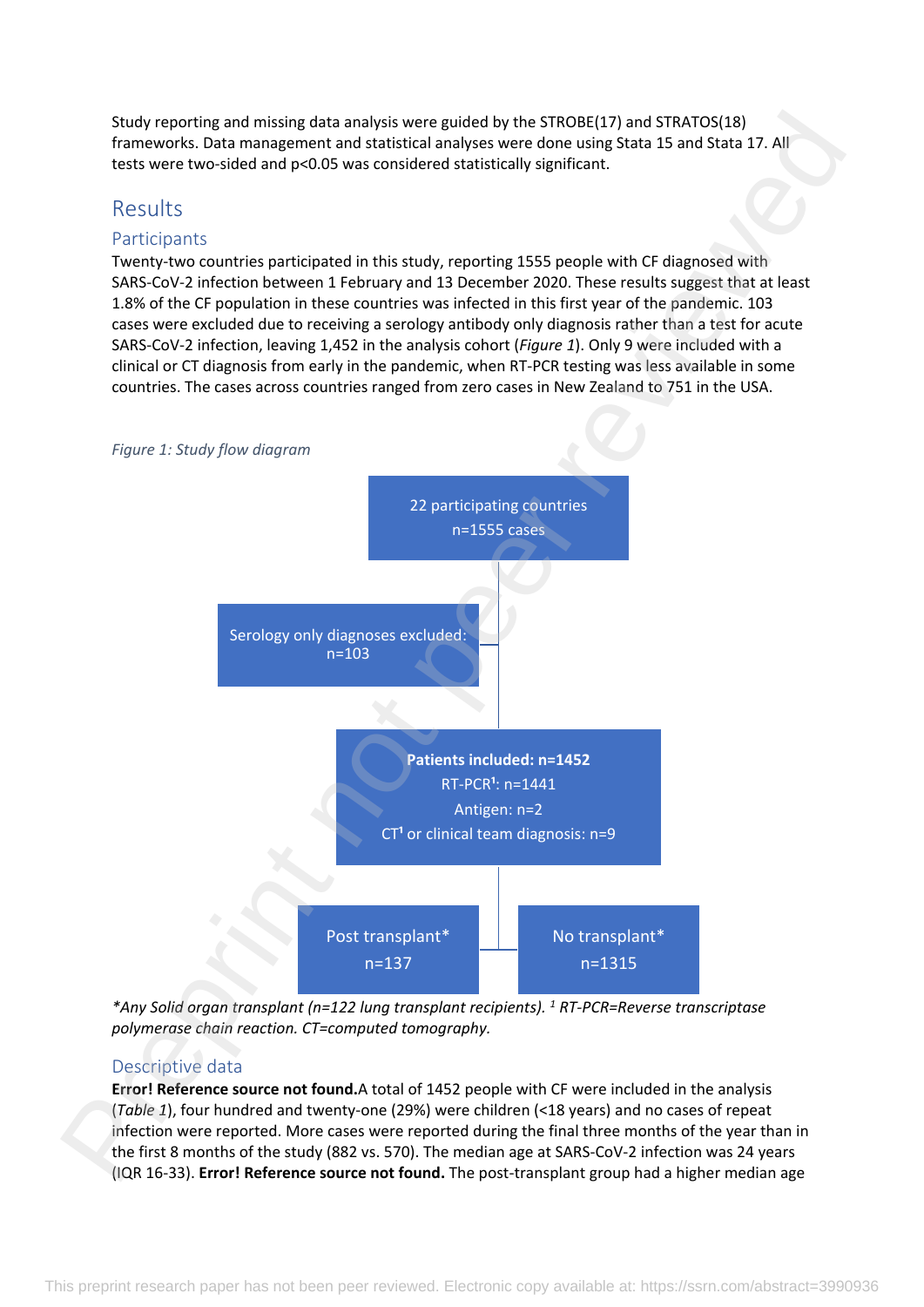than the non-transplant group (34 years vs. 23 years). Overall, 50.5% of the cohort were male, 72.9% of the cohort were white race and 82.5% had at least one copy of the F508del CFTR variant.

The median best ppFEV<sub>1</sub> pre-COVID-19 was 80%, with the distribution of lung function being comparable for non-transplant and post-transplant patients. The post-transplant cohort was small (n=137), some of the characteristics did however differ as shown in *Table 1*, of note for pancreatic insufficiency, BMI, CFRD and use of CFTRm drugs which are not widely prescribed post-transplant. Thirty-two individuals (11.1% of females aged >14 years in the cohort) were pregnant when they acquired the infection. than the not-zaranginet group (24) years in 2.29 years). Overall, 93.35 of the colored vertex multiple, 72.29%<br>The received best peer control 32-75 had at least one copy of the ChOReN CFTR variant.<br>The received best peer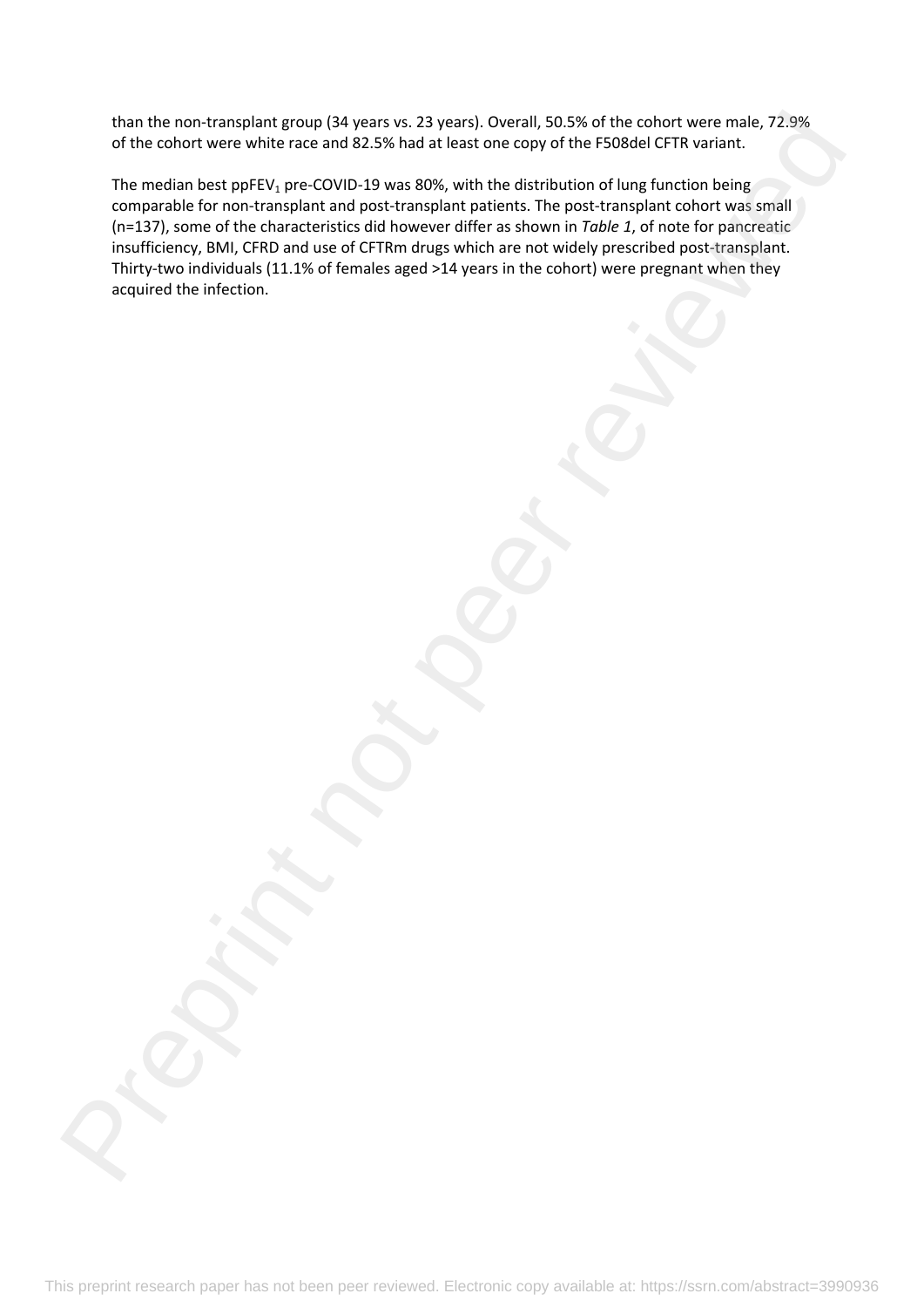|                                        | <b>Overall</b><br>$N = 1452$ | Non-transplant<br>$N = 1315$ | Post-transplant<br>$N = 137$ |
|----------------------------------------|------------------------------|------------------------------|------------------------------|
| Sex; n (%)                             |                              |                              |                              |
| Male                                   | 733 (50.5)                   | 659 (50.1)                   | 74 (54.0)                    |
| Female                                 | 719 (49.5)                   | 656 (49.9)                   | 63(46.0)                     |
| Age; Median (IQR)                      | 24 (16-33)                   | 23 (15-32)                   | 34 (27-45)                   |
| Age; n (%)                             |                              |                              |                              |
| $<18$                                  | 421 (29.0)                   | 415 (31.6)                   | 6(4.4)                       |
| 18-39                                  | 806 (55.5)                   | 722 (54.9)                   | 84(61.3)                     |
| $\geq 40$                              | 225(15.5)                    | 178 (13.5)                   | 47 (34.3)                    |
| Best ppFEV <sub>1</sub> ; Median       | 79.9 (59.0-96.4)             | 80.0 (59.5-97.0)             | 78.0 (57.1-91.0)             |
| (IQR)                                  |                              |                              |                              |
| Best ppFEV <sub>1</sub> ; $n$ (%)      |                              |                              |                              |
| $<$ 40%                                | 102(7.0)                     | 89(6.8)                      | 13(9.5)                      |
| 40-70%                                 | 314 (21.6)                   | 283(21.5)                    | 31(22.6)                     |
| >70%                                   | 694 (47.8)                   | 630 (47.9)                   | 64 (46.7)                    |
| N/A (age <6 years)                     | 90(6.2)                      | 89(6.8)                      | 1(0.7)                       |
| Missing                                | 252 (17.4)                   | 224(17.0)                    | 28 (20.4)                    |
| BMI category <sup>1</sup> ; n (%)      |                              |                              |                              |
| Underweight                            | 134 (9.2)                    | 109(8.3)                     | 25(18.2)                     |
| Normal                                 | 765 (52.7)                   | 671 (51.0)                   | 94 (68.6)                    |
| Overweight                             | 294 (20.2)                   | 280 (21.3)                   | 14(10.2)                     |
| Missing                                | 259 (17.8)                   | 255 (19.4)                   | 4(2.9)                       |
|                                        |                              |                              |                              |
| Race; n (%)                            |                              |                              |                              |
| White                                  | 1059 (72.9)                  | 973 (74.0)                   | 86 (62.8)                    |
| Non-white                              | 87                           | 82(6.2)                      | $< 6 (-)$                    |
| <b>Black</b>                           |                              | 27(2.1)                      | $< 6 (-)$                    |
| Asian                                  |                              | 17(1.3)                      | $< 6 (-)$                    |
| Any other race                         |                              | 38(2.9)                      | $< 6 (-)$                    |
| <b>Missing</b>                         | 306(21.1)                    | 260 (19.8)                   | 46 (33.6)                    |
| CFTR Genotype; n (%)                   |                              |                              |                              |
| Heterozygous F508del                   | 620 (42.7)                   | 565 (43.0)                   | 55 (40.1)                    |
| Homozygous F508del                     | 578 (39.8)                   | 510 (38.8)                   | 68 (49.6)                    |
| Other                                  | 252 (17.4)                   | 238 (18.1)                   | 14 (10.2)                    |
| Missing                                | 2(0.1)                       | 2(0.2)                       | 0(0.0)                       |
| CF-related diabetes; n (%)             |                              |                              |                              |
| Yes                                    | 362 (24.9)                   | 268 (20.4)                   | 94 (68.6)                    |
| Missing                                | 87(6.0)                      | 77 (5.9)                     | 10(7.3)                      |
| P. aeruginosa infection <sup>2</sup> ; |                              |                              |                              |
| n (%)                                  |                              |                              |                              |
| Yes                                    | 655 (45.1)                   | 600 (45.6)                   | 55 $(40.1)$                  |
| Missing                                | 96 (6.6)                     | 52(4.0)                      | 44 (32.1)                    |
| <b>Pancreatic insufficiency;</b>       |                              |                              |                              |
| n(%)                                   |                              |                              |                              |
| Yes                                    | 1167 (80.4)                  | 1037 (78.9)                  | 130 (94.9)                   |
| <b>Missing</b>                         | 39(2.7)                      | 34(2.6)                      | 5(3.6)                       |
| <b>Systemic Hypertension; n</b>        |                              |                              |                              |
| (%)                                    |                              |                              |                              |
| Yes                                    | 77(5.3)                      | 37(2.8)                      | 40 (29.2)                    |
| Missing                                | 283 (19.5)                   | 255 (19.4)                   | 28 (20.4)                    |

# *Table 1: Baseline demographic and clinical characteristics by transplant status*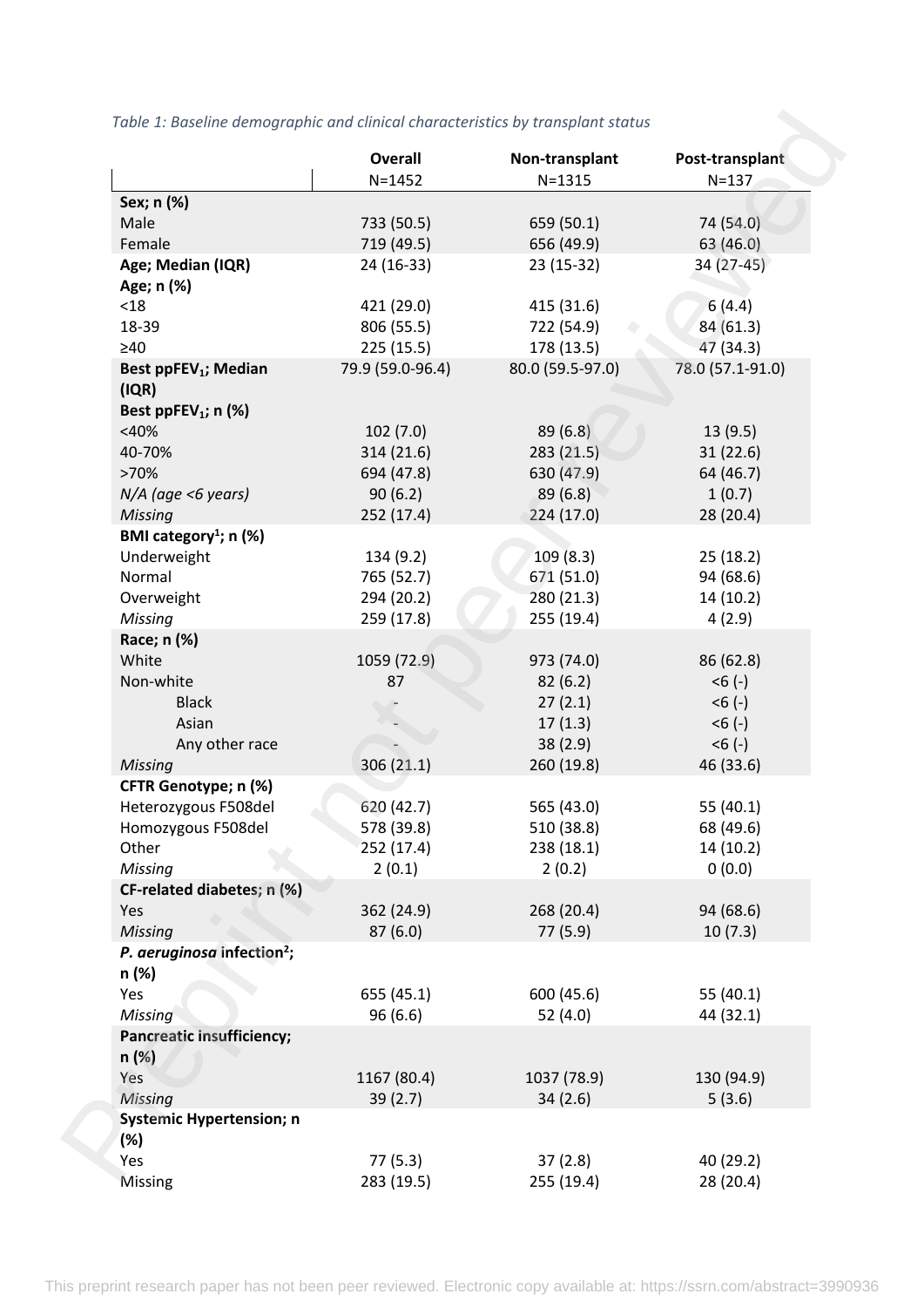| CFTR modulators <sup>3</sup> ; n (%)                                                                                                                                                                                                                                                                                                                                                                                                                                                                                                                                                                                      |            | Non-transplant                                                                                | Post-transplant |
|---------------------------------------------------------------------------------------------------------------------------------------------------------------------------------------------------------------------------------------------------------------------------------------------------------------------------------------------------------------------------------------------------------------------------------------------------------------------------------------------------------------------------------------------------------------------------------------------------------------------------|------------|-----------------------------------------------------------------------------------------------|-----------------|
|                                                                                                                                                                                                                                                                                                                                                                                                                                                                                                                                                                                                                           | $N = 1452$ | $N = 1315$                                                                                    | $N = 137$       |
|                                                                                                                                                                                                                                                                                                                                                                                                                                                                                                                                                                                                                           |            |                                                                                               |                 |
| Any CFTR modulator                                                                                                                                                                                                                                                                                                                                                                                                                                                                                                                                                                                                        | 751 (51.7) | 738 (56.1)                                                                                    | 13(9.5)         |
| Iva or                                                                                                                                                                                                                                                                                                                                                                                                                                                                                                                                                                                                                    | 556 (38.3) | 544 (41.4)                                                                                    | 12(8.8)         |
| Elex/Tez/Iva                                                                                                                                                                                                                                                                                                                                                                                                                                                                                                                                                                                                              |            |                                                                                               |                 |
| Lum/Iva or                                                                                                                                                                                                                                                                                                                                                                                                                                                                                                                                                                                                                | 195 (13.4) | 194 (14.8)                                                                                    | 1(0.7)          |
| Tez/Iva                                                                                                                                                                                                                                                                                                                                                                                                                                                                                                                                                                                                                   |            |                                                                                               |                 |
| No CFTR modulator                                                                                                                                                                                                                                                                                                                                                                                                                                                                                                                                                                                                         | 685 (47.2) | 563 (42.8)                                                                                    | 122 (89.1)      |
| Missing                                                                                                                                                                                                                                                                                                                                                                                                                                                                                                                                                                                                                   | 16(1.1)    | 14(1.1)                                                                                       | 2(1.5)          |
| Pregnant; n (%)                                                                                                                                                                                                                                                                                                                                                                                                                                                                                                                                                                                                           |            |                                                                                               |                 |
| Yes                                                                                                                                                                                                                                                                                                                                                                                                                                                                                                                                                                                                                       | 32(2.2)    | 32(2.4)                                                                                       | 0(0.0)          |
| Missing                                                                                                                                                                                                                                                                                                                                                                                                                                                                                                                                                                                                                   | 353 (24.3) | 328 (24.9)                                                                                    | 25(18.2)        |
| <b>Time of diagnosis</b>                                                                                                                                                                                                                                                                                                                                                                                                                                                                                                                                                                                                  |            |                                                                                               |                 |
|                                                                                                                                                                                                                                                                                                                                                                                                                                                                                                                                                                                                                           |            |                                                                                               |                 |
| Feb-May                                                                                                                                                                                                                                                                                                                                                                                                                                                                                                                                                                                                                   | 198 (13.6) | 161 (12.2)                                                                                    | 37(27.0)        |
| June-Sept                                                                                                                                                                                                                                                                                                                                                                                                                                                                                                                                                                                                                 | 372 (25.6) | 351 (26.7)                                                                                    | 21(15.3)        |
| Oct-Dec<br>Proportions are calculated from column totals (n/N). Where no 'Missing' row is included, variables                                                                                                                                                                                                                                                                                                                                                                                                                                                                                                             | 882 (60.7) | 803 (61.1)                                                                                    | 79 (57.7)       |
|                                                                                                                                                                                                                                                                                                                                                                                                                                                                                                                                                                                                                           |            | SARS-CoV-2 diagnosis. <sup>3</sup> Using CFTR modulators at the time of SARS-CoV-2 diagnosis. |                 |
|                                                                                                                                                                                                                                                                                                                                                                                                                                                                                                                                                                                                                           |            |                                                                                               |                 |
|                                                                                                                                                                                                                                                                                                                                                                                                                                                                                                                                                                                                                           |            |                                                                                               |                 |
| <b>Clinical Course</b>                                                                                                                                                                                                                                                                                                                                                                                                                                                                                                                                                                                                    |            |                                                                                               |                 |
|                                                                                                                                                                                                                                                                                                                                                                                                                                                                                                                                                                                                                           |            |                                                                                               |                 |
| Tez/Iva=combination Tezacaftor/Ivacaftor                                                                                                                                                                                                                                                                                                                                                                                                                                                                                                                                                                                  |            |                                                                                               |                 |
|                                                                                                                                                                                                                                                                                                                                                                                                                                                                                                                                                                                                                           |            |                                                                                               |                 |
| Iva=Ivacaftor<br>Elex/Tez/Iva=combination Elexacaftor/Tezacaftor/Ivacaftor<br>Lum/Iva=combination Lumacaftor/Ivacaftor<br>IQR=interquartile range<br>CFTR=cystic fibrosis transmembrane conductance regulator<br><b>BMI=body mass index</b><br>ppFEV <sub>1</sub> =percent predicted forced expiratory volume in 1 second<br>The presenting symptoms of SARS-CoV-2 infection are described in Table 2. Fever was the<br>commonest symptom, present in 38% of people. A similar number (36%) reported increased cough.<br>There were slight differences between the cohorts, notably for fatigue and fever. The proportion |            |                                                                                               |                 |
| with fever and cough did not change across the age ranges (Supplementary table 2)                                                                                                                                                                                                                                                                                                                                                                                                                                                                                                                                         |            |                                                                                               |                 |

## Clinical Course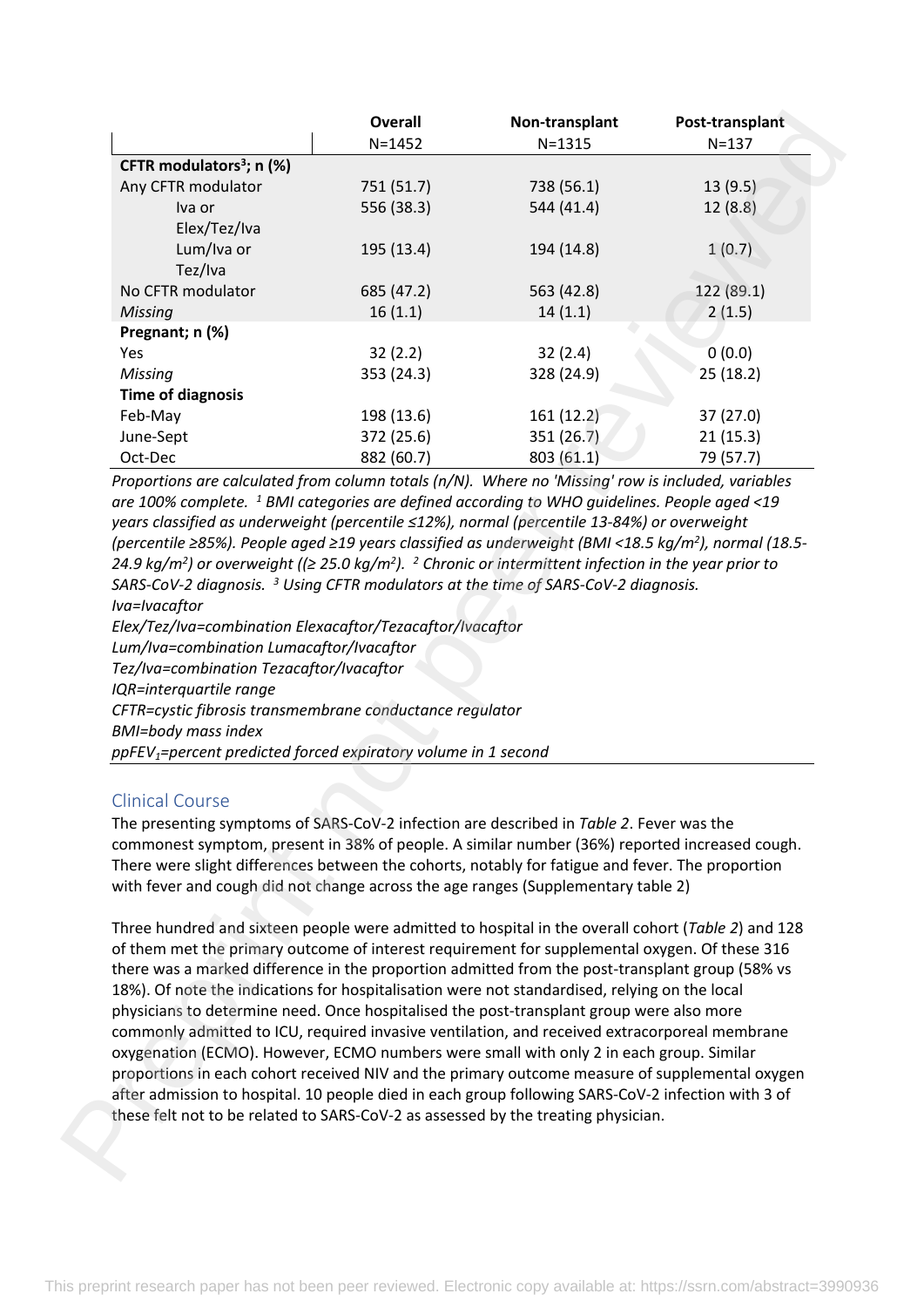| n (%)<br>Hospitalisation<br>No<br>Yes<br>Missing                                                                                                                                                                                                    | $N = 1452$<br>1086 (74.8) | $N = 1315$  | $N = 137$  |
|-----------------------------------------------------------------------------------------------------------------------------------------------------------------------------------------------------------------------------------------------------|---------------------------|-------------|------------|
|                                                                                                                                                                                                                                                     |                           |             |            |
|                                                                                                                                                                                                                                                     |                           | 1030 (78.3) | 56 (40.9)  |
|                                                                                                                                                                                                                                                     | 316 (21.8)                | 236 (17.9)  | 80(58.4)   |
|                                                                                                                                                                                                                                                     | 50(3.4)                   | 49 (3.7)    | 1(0.7)     |
| <b>Hospitalisation with</b>                                                                                                                                                                                                                         |                           |             |            |
| supplemental oxygen <sup>1</sup>                                                                                                                                                                                                                    |                           |             |            |
| No                                                                                                                                                                                                                                                  | 1241 (85.5)               | 1145 (87.1) | 96(70.1)   |
| Yes                                                                                                                                                                                                                                                 | 128 (8.8)                 | 98 (7.5)    | 30 (21.9)  |
| <b>Missing</b>                                                                                                                                                                                                                                      | 83 (5.7)                  | 72 (5.5)    | 11(8.0)    |
| Intensive care unit<br>admission                                                                                                                                                                                                                    |                           |             |            |
| No                                                                                                                                                                                                                                                  | 1373 (94.6)               | 1263 (96.0) | 110 (80.3) |
| Yes                                                                                                                                                                                                                                                 | 46 (3.2)                  | 27(2.1)     | 19 (13.9)  |
| Missing                                                                                                                                                                                                                                             | 33(2.3)                   | 25(1.9)     | 8(5.8)     |
| Non-invasive                                                                                                                                                                                                                                        |                           |             |            |
| ventilation                                                                                                                                                                                                                                         |                           |             |            |
| No                                                                                                                                                                                                                                                  | 1361 (93.7)               | 1242 (94.4) | 119 (86.9) |
| Yes                                                                                                                                                                                                                                                 | 29(2.0)                   | 21(1.6)     | 8(5.8)     |
| Missing                                                                                                                                                                                                                                             | 62(4.3)                   | 52(4.0)     | 10(7.3)    |
| <b>Invasive Mechanical</b>                                                                                                                                                                                                                          |                           |             |            |
| ventilation                                                                                                                                                                                                                                         |                           |             |            |
| No                                                                                                                                                                                                                                                  | 1363 (93.9)               | 1245 (94.7) | 118 (86.1) |
| Yes                                                                                                                                                                                                                                                 | 20(1.4)                   | 11(0.8)     | 9(6.6)     |
| Missing                                                                                                                                                                                                                                             | 69 (4.8)                  | 59 (4.5)    | 10(7.3)    |
| <b>ECMO</b>                                                                                                                                                                                                                                         |                           |             |            |
| No                                                                                                                                                                                                                                                  | 1357 (93.5)               | 1233 (93.8) | 124 (90.5) |
| Yes                                                                                                                                                                                                                                                 | 4(0.3)                    | 2(0.2)      | 2(1.5)     |
| Missing                                                                                                                                                                                                                                             | 91(6.3)                   | 80(6.1)     | 11(8.0)    |
| Vital status <sup>2</sup>                                                                                                                                                                                                                           |                           |             |            |
| Alive                                                                                                                                                                                                                                               | 1432 (98.6)               | 1305 (99.2) | 127 (92.7) |
| Died (any cause)                                                                                                                                                                                                                                    | 20(1.4)                   | 10(0.8)     | 10(7.3)    |
| Died (COVID-19)                                                                                                                                                                                                                                     | 17(1.2)                   | 9(0.7)      | 8(5.8)     |
| Symptoms <sup>3</sup>                                                                                                                                                                                                                               |                           |             |            |
| Fever                                                                                                                                                                                                                                               | 558 (38.4)                | 489 (37.2)  | 69 (50.4)  |
| Myalgia (joint pain)                                                                                                                                                                                                                                | 141(9.7)                  | 117(8.9)    | 24(17.5)   |
| Dyspnea (shortness of<br>breath)                                                                                                                                                                                                                    | 266 (18.3)                | 229 (17.4)  | 37(27.0)   |
| Increased cough                                                                                                                                                                                                                                     | 522 (36.0)                | 480 (36.5)  | 42 (30.7)  |
| Fatigue                                                                                                                                                                                                                                             | 234(16.1)                 | 199 (15.1)  | 35(25.5)   |
| Other                                                                                                                                                                                                                                               | 467 (32.2)                | 427 (32.5)  | 40 (29.2)  |
| Any symptoms                                                                                                                                                                                                                                        | 1082 (74.5)               | 968 (73.6)  | 114 (83.2) |
| <b>Missing</b>                                                                                                                                                                                                                                      | 38(2.6)                   | 34(2.6)     | 4(2.9)     |
| Proportions are calculated from column totals (n/N)<br><sup>1</sup> New or additional supplemental oxygen $\frac{2}{1}$ As of 15th January 2021 $\frac{3}{1}$ Symptom categories are<br>not mutually exclusive, with patients able to experience >1 |                           |             |            |

#### *Table 2: Infection management and disease course by transplant status*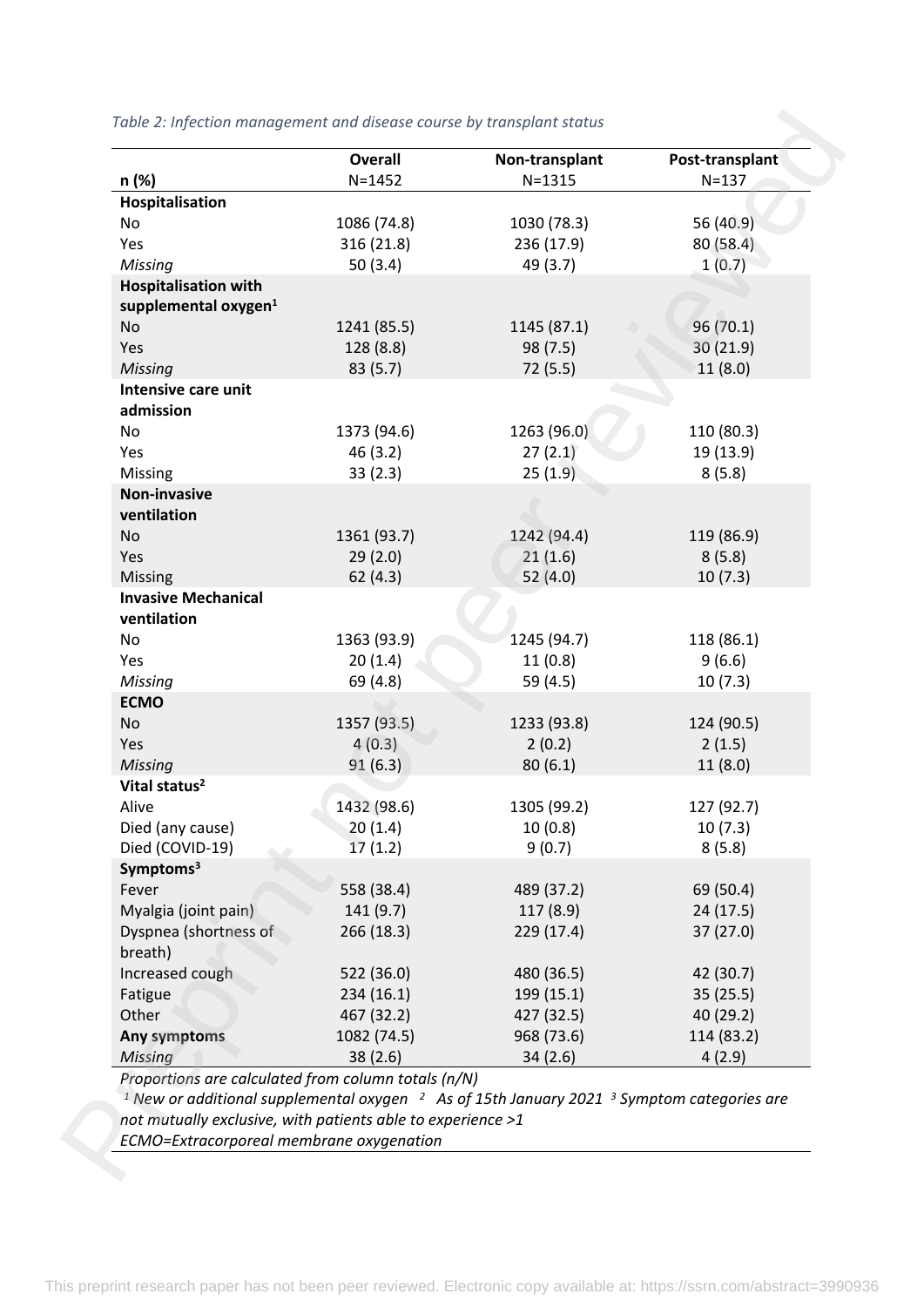Irrespective of transplant status, higher proportions of people with lower baseline lung function were hospitalised. The distribution for the use of supplemental oxygen and ICU admission within hospitalised patients by lung function and transplant status is displayed in *Figure 2*. Rates of hospital admission, with supplemental oxygen and intensive care admission, also increased with older age when looking at the non-transplant cohort (*Supplementary Figure 1*).



#### *Figure 2: Disease course by transplant status and baseline Best ppFEV<sup>1</sup>*

*People >6 years, with non-missing outcome and baseline best ppFEV1 data are included in this graph (N=1047). Total non-missing for each group are represented as bar labels – e.g., N=81 nontransplanted patients with <40% ppFEV1 had non-missing outcome values. Outcomes are coded as mutually exclusive – note that this differs from how the data are presented in Tables 2-3.* 

The demographic and clinical characteristics by outcomes in the non-transplanted cohort are shown in *Table 3*. In the non-transplant cohort, 16.0% patients aged ≥40 years with non-missing outcome data were hospitalised with supplemental oxygen, compared with 4.3% aged <18 years. A higher proportion of people with baseline best ppFEV<sub>1</sub> <40% (39.5%) were also hospitalised with oxygen, than those with ppFEV<sub>1</sub> >70% (3.2%). Similarly, a higher proportion of people in the underweight BMI category were reported with the primary outcome – 22.1% compared with 8.4% of those with a normal BMI. Lower rates of hospitalisation with oxygen were observed in patients prescribed any CFTRm therapies (5.9%) compared with those with no modulators (10.6%).

Of the 236 that were hospitalised in the non-transplant group, 98 (42%) required supplemental oxygen, 27 (11.4%) were admitted to an intensive care unit, and 21 (8.9%) had NIV. Descriptive data for the whole cohort, including transplanted patients, is shown in the *Supplementary Table 3*. Of the 126 post-transplant patients with non-missing outcome data, 23.8% were hospitalised with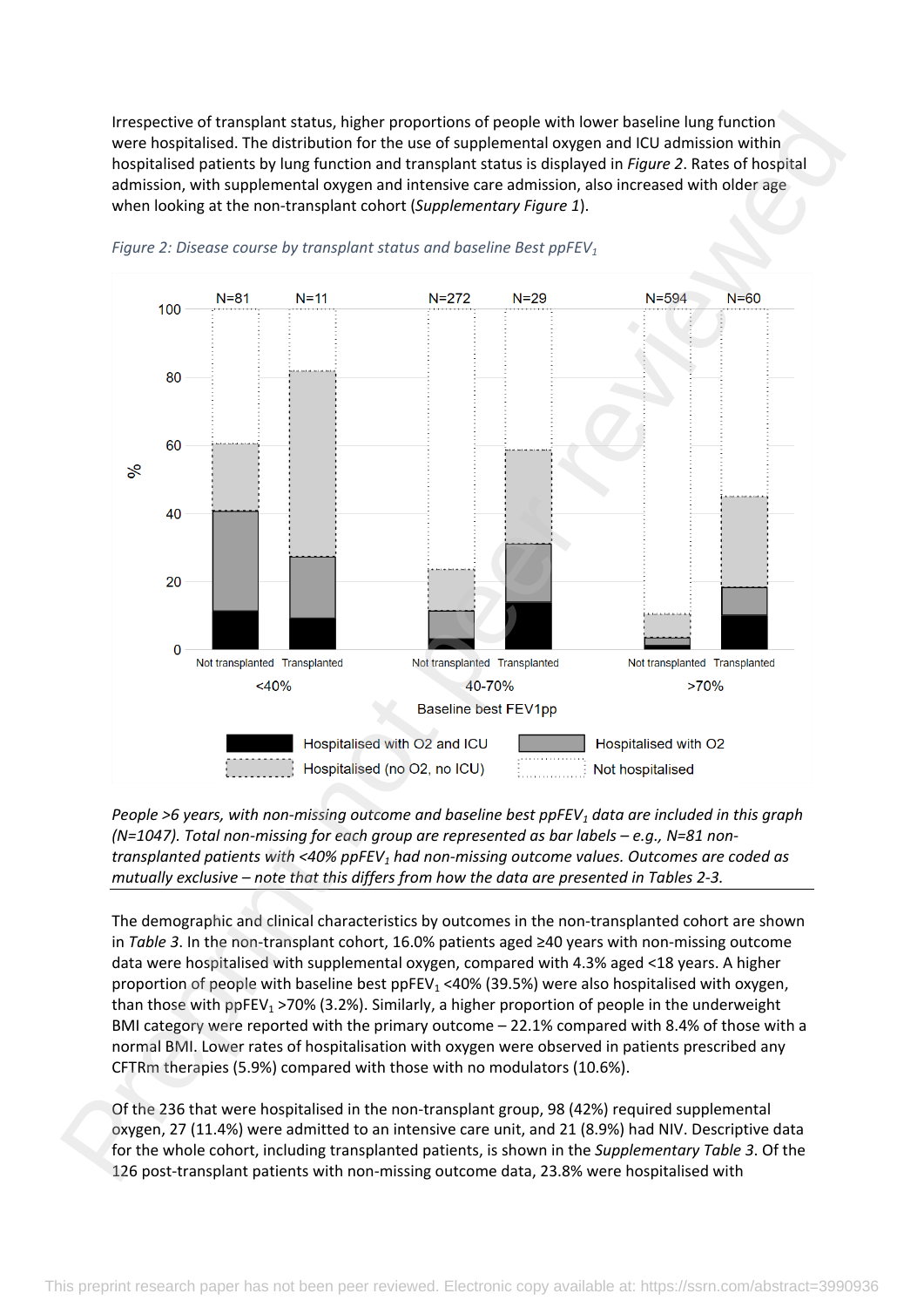| Table 3: Demographic and clinical characteristics by disease course (non-transplant cohort, N=1315) |              |                                                    |      |                 |      |                     |              |
|-----------------------------------------------------------------------------------------------------|--------------|----------------------------------------------------|------|-----------------|------|---------------------|--------------|
|                                                                                                     |              | <b>Hospitalisation with</b><br>supplemental oxygen |      | Hospitalisation |      | Intensive care unit |              |
|                                                                                                     |              | $N = 1243$                                         |      | $N = 1266$      |      | $N = 1290$          |              |
|                                                                                                     |              | n/N                                                | %    | $n/N**$         | %    | n/N                 | %            |
| Sex; n (%)                                                                                          |              |                                                    |      |                 |      |                     |              |
| Male                                                                                                |              | 51/619                                             | 8.2  | 115/632         | 18.2 | 16/645              | 2.5          |
| Female                                                                                              |              | 47/624                                             | 7.5  | 121/634         | 19.1 | 11/645              | 1.7          |
| Age; n (%)                                                                                          |              |                                                    |      |                 |      |                     |              |
| $<18$                                                                                               |              | 17/394                                             | 4.3  | 62/401          | 15.5 | < 6/408             |              |
| 18-39                                                                                               |              | 54/680                                             | 7.9  | 127/696         | 18.2 | 12/706              | 1.7          |
| $\geq 40$                                                                                           |              | 27/169                                             | 16.0 | 47/169          | 27.8 | 10/176              | 5.7          |
| Best FEV <sub>1</sub> ; $n$ (%)                                                                     |              |                                                    |      |                 |      |                     |              |
| $<$ 40%                                                                                             |              | 32/81                                              | 39.5 | 51/83           | 61.4 | 9/87                | 10.3         |
| 40-70%                                                                                              |              | 30/271                                             | 11.1 | 68/275          | 24.7 | 8/280               | 2.9          |
| >70%                                                                                                |              | 19/591                                             | 3.2  | 70/599          | 11.7 | 6/620               | $\mathbf{1}$ |
| BMI category; n (%)                                                                                 |              |                                                    |      |                 |      |                     |              |
| Underweight                                                                                         |              | 23/104                                             | 22.1 | 42/105          | 40.0 | $<$ 6/108           |              |
| Normal                                                                                              |              | 52/624                                             | 8.3  | 126/637         | 19.8 | 14/657              | 2.1          |
| Overweight                                                                                          |              | 15/264                                             | 5.7  | 42/269          | 15.6 | 6/275               | 2.2          |
| Race; n (%)                                                                                         |              |                                                    |      |                 |      |                     |              |
| White                                                                                               |              | 58/951                                             | 6.1  | 153/972         | 15.7 | 21/951              | 2.2          |
| Non-white                                                                                           |              | 14/81                                              | 17.3 | 26/82           | 31.7 | $6/81$              |              |
|                                                                                                     | <b>Black</b> | 6/26                                               | 23.1 | 10/27           | 37.0 | < 6/26              |              |
|                                                                                                     | Asian        | 0/17                                               | 0.0  | 4/17            | 23.5 | 0/17                | 0            |
|                                                                                                     | Any other    |                                                    |      |                 |      |                     |              |
| race                                                                                                |              | 8/38                                               | 21.1 | 12/38           | 31.6 | < 6/38              |              |
| Genotype; n (%)                                                                                     |              |                                                    |      |                 |      |                     |              |
| Heterozygous                                                                                        |              |                                                    |      |                 |      |                     |              |
| F508del                                                                                             |              | 41/516                                             | 7.9  | 90/527          | 17.1 | 10/553              | 1.8          |
| Homozygous F508del                                                                                  |              | 33/500                                             | 6.6  | 91/510          | 17.8 | 12/500              | 2.4          |
| Other                                                                                               |              | 24/225                                             | 10.7 | 55/227          | 24.2 | < 6/235             |              |
| <b>CF-related diabetes;</b><br>n(%)                                                                 |              |                                                    |      |                 |      |                     |              |
| No                                                                                                  |              | 60/945                                             | 6.3  | 152/959         | 15.8 | 15/955              | 1.6          |
| Yes                                                                                                 |              | 34/264                                             | 12.9 | 75/268          | 28.0 | 11/264              | 4.2          |
| P. aeruginosa                                                                                       |              |                                                    |      |                 |      |                     |              |
| infection; n (%)                                                                                    |              |                                                    |      |                 |      |                     |              |
| No                                                                                                  |              | 32/636                                             | 5.0  | 88/643          | 13.7 | 11/656              | 1.7          |
| Yes                                                                                                 |              | 64/565                                             | 11.3 | 141/576         | 24.5 | 15/587              | 2.6          |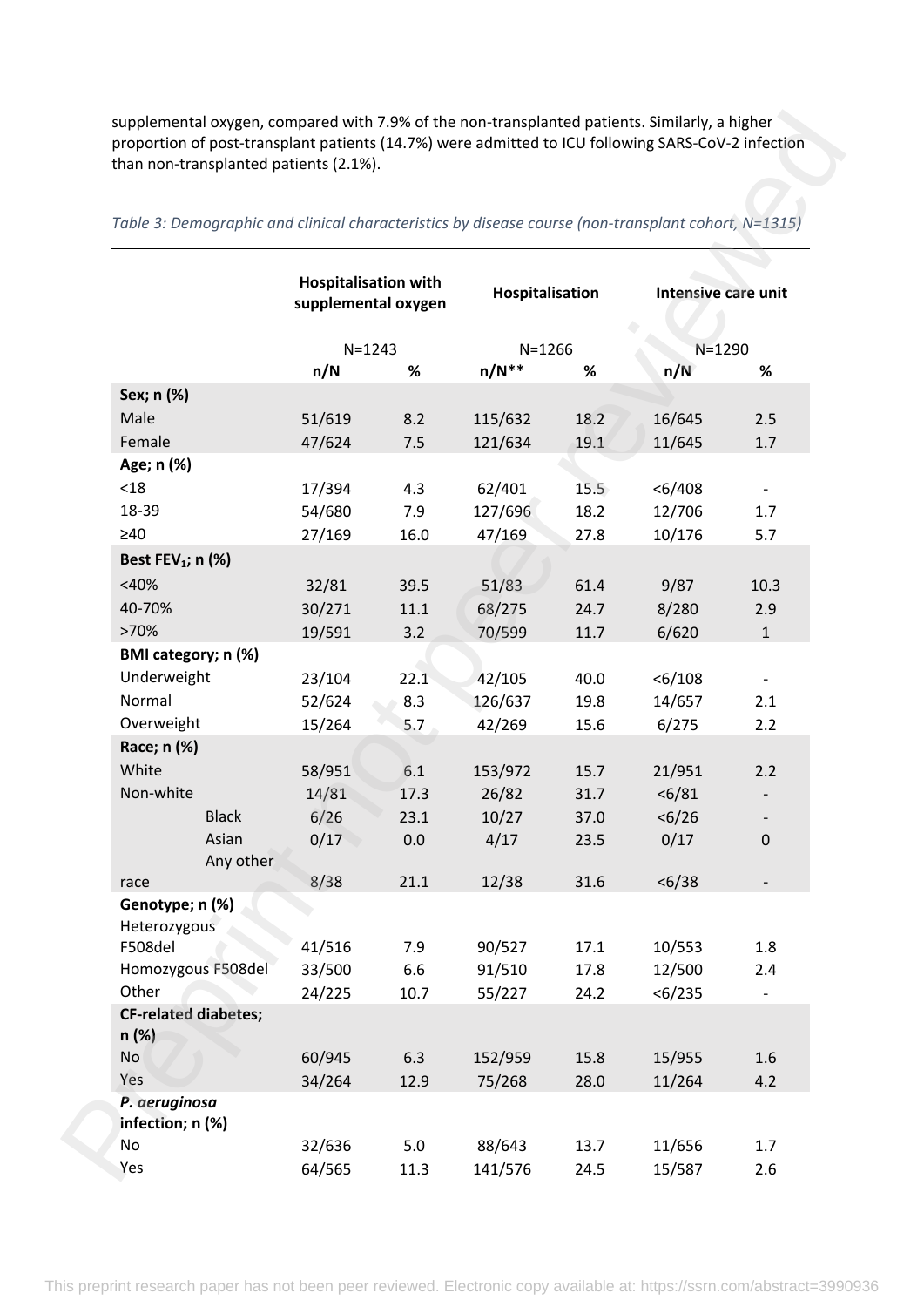|                                                                                                                                                                                                                                                                                                                                                                                                                                                                                                                                                                                                                                                                                                                                                                                                                                                            | supplemental oxygen | <b>Hospitalisation with</b> |            | Hospitalisation |                                                                                          | Intensive care unit |  |
|------------------------------------------------------------------------------------------------------------------------------------------------------------------------------------------------------------------------------------------------------------------------------------------------------------------------------------------------------------------------------------------------------------------------------------------------------------------------------------------------------------------------------------------------------------------------------------------------------------------------------------------------------------------------------------------------------------------------------------------------------------------------------------------------------------------------------------------------------------|---------------------|-----------------------------|------------|-----------------|------------------------------------------------------------------------------------------|---------------------|--|
|                                                                                                                                                                                                                                                                                                                                                                                                                                                                                                                                                                                                                                                                                                                                                                                                                                                            | $N = 1243$          |                             | $N = 1266$ |                 | $N = 1290$                                                                               |                     |  |
|                                                                                                                                                                                                                                                                                                                                                                                                                                                                                                                                                                                                                                                                                                                                                                                                                                                            | n/N                 | %                           | $n/N**$    | %               | n/N                                                                                      | %                   |  |
| <b>Pancreatic</b>                                                                                                                                                                                                                                                                                                                                                                                                                                                                                                                                                                                                                                                                                                                                                                                                                                          |                     |                             |            |                 |                                                                                          |                     |  |
| insufficiency; n (%)                                                                                                                                                                                                                                                                                                                                                                                                                                                                                                                                                                                                                                                                                                                                                                                                                                       |                     |                             |            |                 |                                                                                          |                     |  |
| <b>No</b>                                                                                                                                                                                                                                                                                                                                                                                                                                                                                                                                                                                                                                                                                                                                                                                                                                                  | 11/225              | 4.9                         | 26/227     | 11.5            | 3/243                                                                                    | 1.2                 |  |
| Yes                                                                                                                                                                                                                                                                                                                                                                                                                                                                                                                                                                                                                                                                                                                                                                                                                                                        | 87/989              | 8.8                         | 204/1005   | 20.3            | 24/1018                                                                                  | 2.4                 |  |
| <b>CFTR</b> modulators; n<br>(%)                                                                                                                                                                                                                                                                                                                                                                                                                                                                                                                                                                                                                                                                                                                                                                                                                           |                     |                             |            |                 |                                                                                          |                     |  |
| Any CFTR modulator                                                                                                                                                                                                                                                                                                                                                                                                                                                                                                                                                                                                                                                                                                                                                                                                                                         | 42/713              | 5.9                         | 105/726    | 14.5            | 14/725                                                                                   | 1.9                 |  |
| Iva or Elex/Tez/Iva                                                                                                                                                                                                                                                                                                                                                                                                                                                                                                                                                                                                                                                                                                                                                                                                                                        | 27/528              | 5.1                         | 68/539     | 12.6            | 11/533                                                                                   | 2.1                 |  |
| Lum/Iva or Tez/Iva                                                                                                                                                                                                                                                                                                                                                                                                                                                                                                                                                                                                                                                                                                                                                                                                                                         | 15/185              | 8.1                         | 37/187     | 19.8            | 3/192                                                                                    | 1.6                 |  |
| No modulator                                                                                                                                                                                                                                                                                                                                                                                                                                                                                                                                                                                                                                                                                                                                                                                                                                               | 55/520              | 10.6                        | 124/527    | 23.5            | 13/555                                                                                   | 2.3                 |  |
| Time of diagnosis; n<br>$(\%)$                                                                                                                                                                                                                                                                                                                                                                                                                                                                                                                                                                                                                                                                                                                                                                                                                             |                     |                             |            |                 |                                                                                          |                     |  |
| Feb-May                                                                                                                                                                                                                                                                                                                                                                                                                                                                                                                                                                                                                                                                                                                                                                                                                                                    | 30/157              | 19.1                        | 69/161     | 42.9            | 9/157                                                                                    | 5.7                 |  |
| June-Sept                                                                                                                                                                                                                                                                                                                                                                                                                                                                                                                                                                                                                                                                                                                                                                                                                                                  | 27/340              | 7.9                         | 60/348     | 17.2            | 9/343                                                                                    | 2.6                 |  |
| Oct-Dec                                                                                                                                                                                                                                                                                                                                                                                                                                                                                                                                                                                                                                                                                                                                                                                                                                                    | 41/746              | 5.5                         | 107/757    | 14.1            | 9/790                                                                                    | 1.1                 |  |
| calculated from the total non-missing in each outcome (See Table 1 for missing data). CFTR=cystic<br>fibrosis transmembrane conductance regulator. FEV1=forced expiratory volume in 1 second,<br>BMI=body mass index. Iva=ivacaftor, elex=elexacaftor, tez=tezacaftor                                                                                                                                                                                                                                                                                                                                                                                                                                                                                                                                                                                      |                     |                             |            |                 | Column row totals represent non missing data for the column outcome. Row proportions are |                     |  |
|                                                                                                                                                                                                                                                                                                                                                                                                                                                                                                                                                                                                                                                                                                                                                                                                                                                            |                     |                             |            |                 |                                                                                          |                     |  |
| Multivariable analysis<br>For those over 6 years of age the results of the primary multivariable analysis for hospitalisation with<br>new or additional supplemental oxygen across the whole cohort of people with CF diagnosed with<br>SARS-CoV-2 is shown in Figure 3 (n=1362). Having a pre-pandemic baseline best ppFEV <sub>1</sub> <40%<br>compared with >70% was associated with a 9-times higher risk of being hospitalised with oxygen<br>(AOR 9.10 95%CI 5.49-15.09 p<0.001). Other factors associated with the main outcome of<br>hospitalisation with supplemental oxygen are being of an older age (AOR 2.50 95%Cl 1.23-5.11<br>p=0.004), having received a transplant (AOR 2.45 95%CI 1.27-4.71 p=0.007), being of non-white race<br>(AOR 2.69 95%CI 1.37-5.29 p=0.004), and a diagnosis earlier in the pandemic (Supplementary table<br>4). |                     |                             |            |                 |                                                                                          |                     |  |
| Multivariable analysis of the 1315 non-transplant patients included the additional variables of BMI,<br>Pseudomonas aeruginosa infection status and use of a CFTRm therapy (Figure 4). The associations                                                                                                                                                                                                                                                                                                                                                                                                                                                                                                                                                                                                                                                    |                     |                             |            |                 |                                                                                          |                     |  |
| observed in the primary analysis remained, with additional factors showing evidence of independent<br>associations including underweight BMI (AOR 2.07 95%CI 1.33-3.22 p=0.007), CFRD (AOR 1.56 95%CI<br>1.01-2.40 p=0.045) and Pseudomonas aeruginosa infection (AOR 1.41 95%Cl 1.00-1.99 p=0.049).<br>CFTRm use showed a negative association with the outcome, specifically for highly effective                                                                                                                                                                                                                                                                                                                                                                                                                                                        |                     |                             |            |                 |                                                                                          |                     |  |

## Multivariable analysis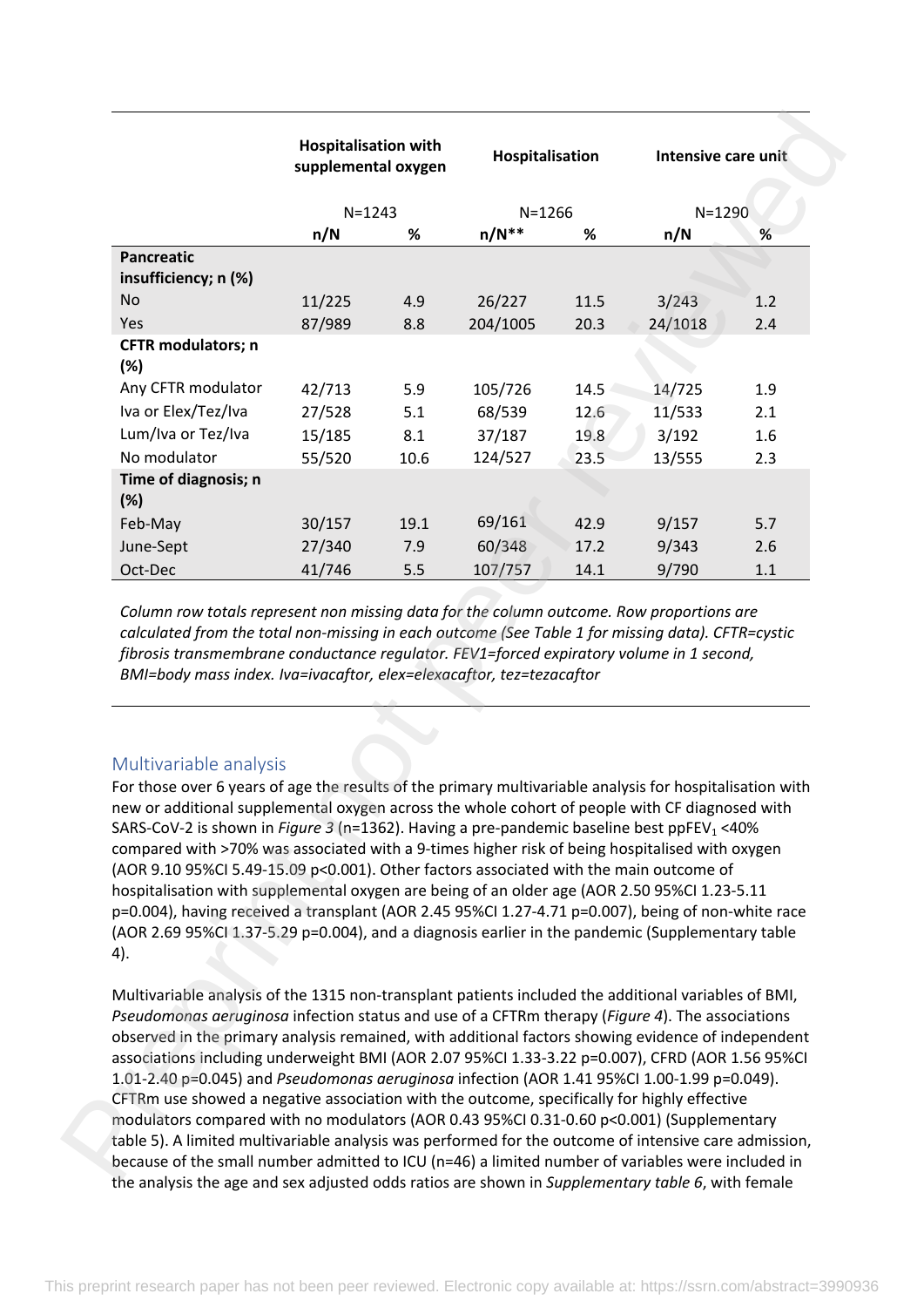showing a protective effect AOR 0.58 (0.42-0.81) and a transplant AOR of 6.13 (3.05-12.34). Data for the non-transplant cohort are shown in *Supplementary table 7* for information.

The sensitivity analysis in the non-transplant cohort, with patients from the US and UK only, showed that the evidence of effect of highly effective CFTRm therapies remained, showing a protective effect with a 59% reduction in risk of the primary outcome compared with no modulators (AOR 0.41 95%CI 0.18-0.90 p=0.079) (Supplementary Table 8).





*All analyses are adjusted for clustering on country using robust standard errors. Excluding people aged <6 years as ppFEV1 measurements are not recommended in this age group. p values shown represent the overall p values for the variable and are not associated with the level-to-level comparisons within these variables, which are represented by the 95% CIs. CI=Confidence interval ppFEV1=forced expiratory volume in 1 second percent predicted, BMI=body mass index, Iva=ivacaftor, elex=elexacaftor, tez=tezacaftor m10=multiple imputed dataset with 10 iterations.*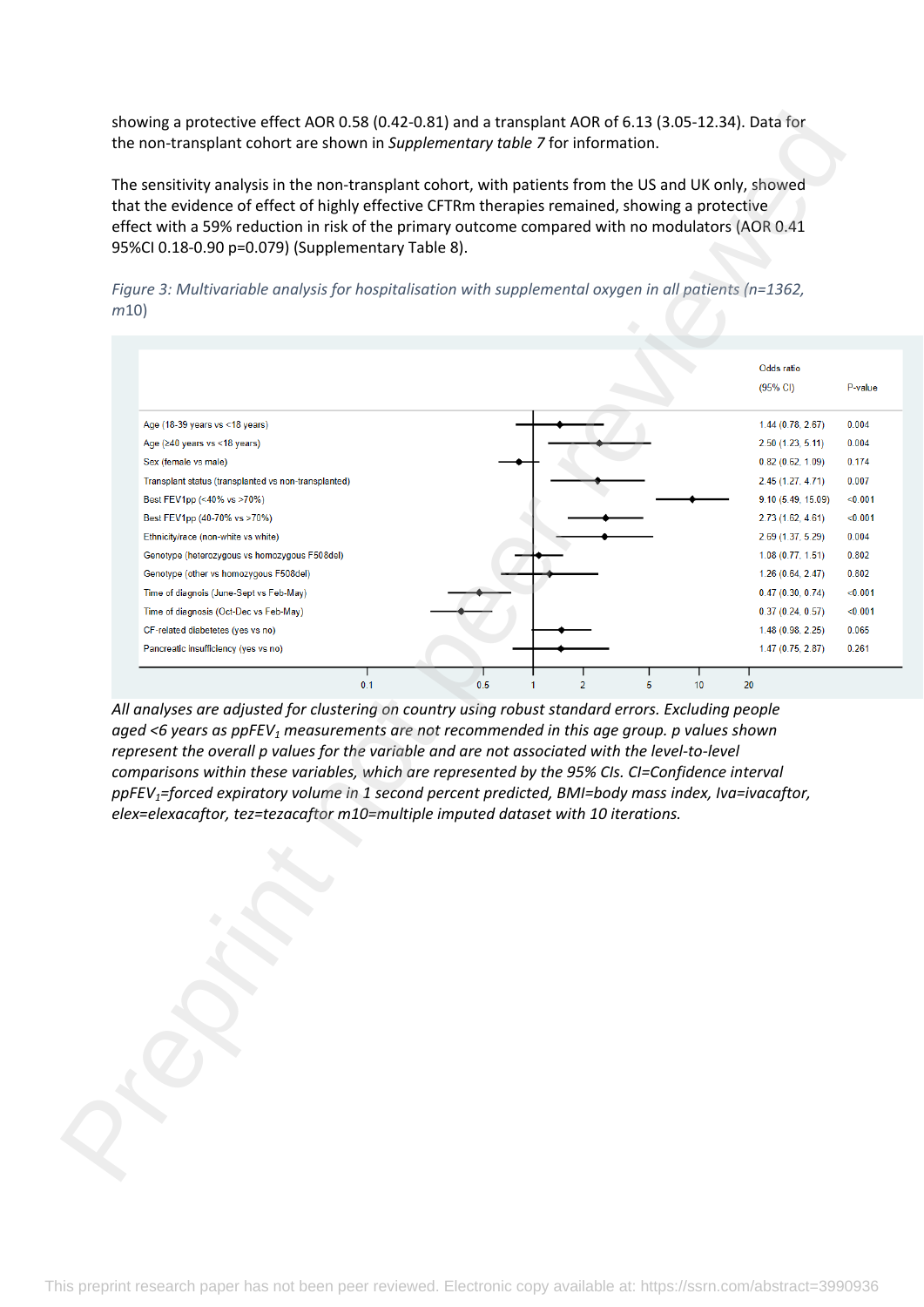Figure 4: Multivariable analysis for hospitalisation with supplemental oxygen in the non-transplant cohort (N=1226, *m*=10)



*All analyses are adjusted for clustering on country using robust standard errors. Excluding people aged <6 years as ppFEV1 measurements are not recommended in this age group. p values shown represent the overall p values for the variable and are not associated with the level-to-level comparisons within these variables, which are represented by the 95% CIs. CI=Confidence interval ppFEV1=forced expiratory volume in 1 second percent predicted, BMI=body mass index, Iva=ivacaftor, elex=elexacaftor, tez=tezacaftor m10=multiple imputed dataset with 10 iterations.*

# **Discussion**

This global study of 1452 individuals represents the largest cohort of people with CF in an analysis for the impact of SARS-CoV-2 infection prior to the licensing of SARS-CoV-2 vaccines. We used a composite end point of hospitalisation with additional oxygen supplementation to indicate severe infection. Hospitalisation alone can be a poor discriminator in a population where, due to established underlying disease factors, approximately 40% will be admitted to hospital for IV antibiotic therapy at least once each year(2).

The study has confirmed that transplant remains an independent risk factor for more severe SARS-CoV-2. The study included 137 people with CF who had received a solid organ transplant (122 lung transplants). They showed a greater proportion requiring hospitalisation, supplemental oxygen, being admitted to ICU, requiring invasive ventilation, and dying than in the non-transplant population.

Poor lung function, especially in those with  $ppFEV<sub>1</sub>$  <40 has emerged as key potential risk factor for severe SARS-CoV-2. Our results show this is the case in both non-transplant and post-transplant groups. When looking at the post-transplant group in more detail, the proportions across the three lung function categories are similar to those in the non-transplant group (*Figure 2*). This suggests that severe post-transplant lung disease, usually due to chronic lung allograft dysfunction, is a risk factor independent of immune suppression in this group.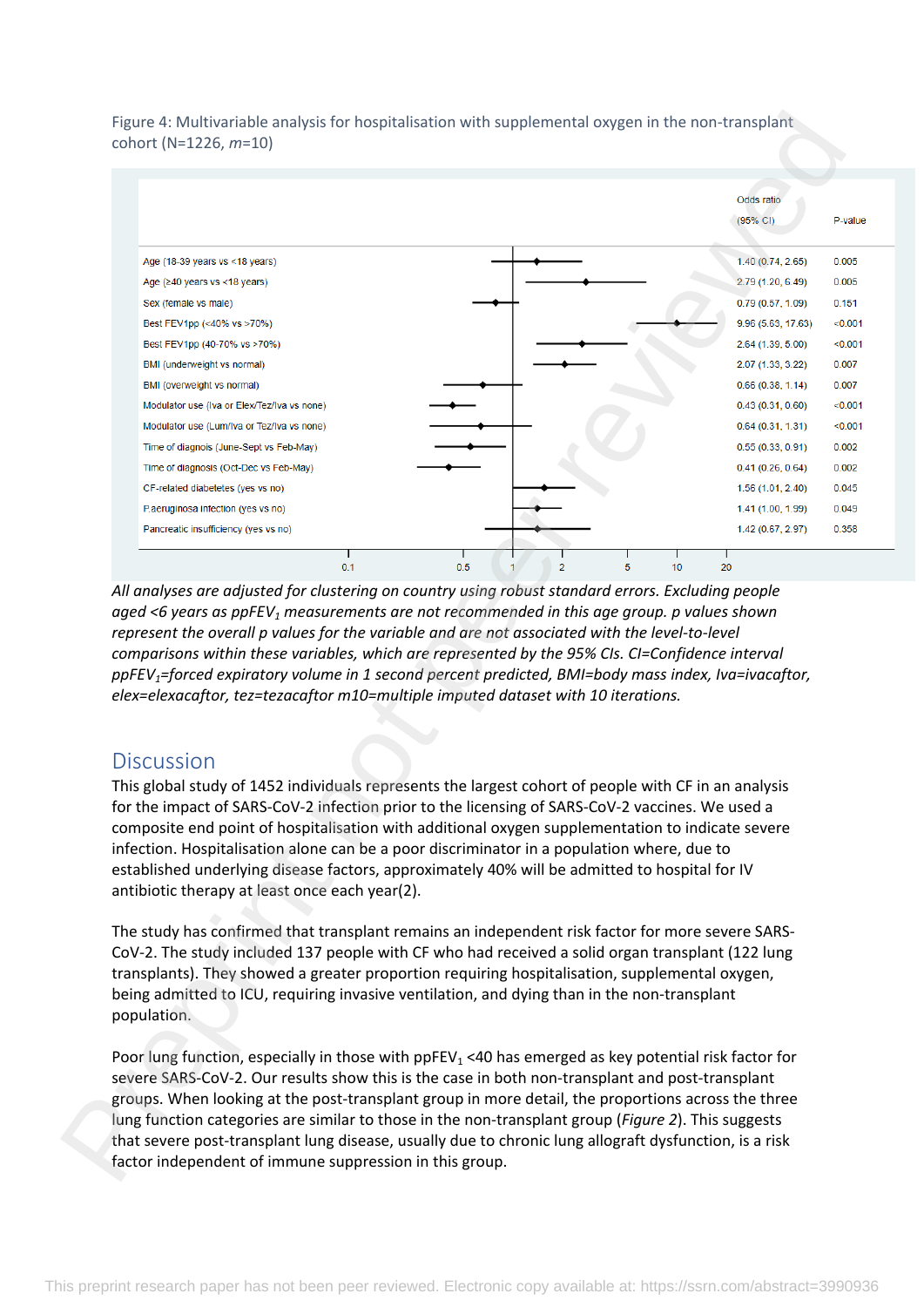Older age is known to be a risk factor for admission and death with SARS-CoV-2 in the general population. The median age at admission to hospital for this cohort was 28 years, with those having been transplanted slightly older (36 years) as would be expected given CF disease progression over time leads to transplant. When removing the post-transplant group from the analysis, older age remained an independent risk factor for severe disease. For both groups this was much younger than reported across the general population.

An important new finding of this study that has not previously been reported is that being of nonwhite race appears to be associated with a higher risk of severe infection for people with CF. This is in-line with results for the general population, which may be associated with socioeconomic or genetic factors as well as pathophysiological differences(19). It is worth noting this was a significant finding despite our study classifying people of Hispanic race/ethnicity as white. Evidence from the USA confirm Hispanics populations have worse outcomes with SARS-CoV-2(20).

Prescription of CFTRm therapy, especially so-called 'highly effective modulators' ivacaftor and elaxacaftor/tezacaftor/ivacaftor, was shown to have a protective effect against severe SARS-CoV-2 infection in non-transplanted patients. During the period of this study the modulator Elex/Tez/Iva was only widely available for prescription in the USA and UK, these also were also two of the countries with the highest rates of SARS-CoV-2 infection per capita in 2020(21). The robust standard error analysis method should have accounted for any clustering for example within countries however a sensitivity analysis on cases in only the two countries with highly effective CFTRm available provided further evidence that the association between highly effective modulators and outcome remained and confirmed it was not just an effect of different health care systems in these countries (*Supplementary table 5*). The use of CFTRm may also have impacted the finding that genotype group did not appear to be a risk factor, although a recent paper shows that CFTR function which is related to genotype correlates well with lung disease and other clinical features(22). Older age is hower to be a mick fect for somition and station and station (or somition and station for somition and station for some response to the general microscopy of the general microscopy and the search in the gener

In the general population the risk of having SARS-CoV-2 whilst pregnant is a concern with high numbers having severe infection and what appears to be worse outcomes(23). Our study included 32 people with CF who were pregnant at the time of SARS-CoV-2 infection, no deaths were reported in this group, although small numbers prevent analysis for association with more severe disease course in this group.

Hospitalisation alone and hospitalisation with additional supplemental oxygen occurred at higher rates across the entire cohort during first three months of the pandemic. This is likely to be linked to the evolution of testing strategies as the pandemic progressed, in the early phases many countries were unable to test for suspected cases in the community meaning only those hospitalised will have been tested. Later in the pandemic, more robust testing regimens will have resulted in higher numbers of mild cases being definitively diagnosed with a positive RT-PCR in the community. There may also have been an evolution of knowledge about the effects of SARS-CoV-2 that meant that people with CF and infection were not automatically admitted if infection appeared mild.

CF-related diabetes was significantly associated with severe SARS-CoV-2 infection in the multivariate analysis of the non-transplant group. Similarly, *Pseudomonas aeruginosa* was associated with severe infection in the non-transplant group. Unlike SARS-CoV-2 in the general population, female sex does not appear to have a protective effect in the CF cohort. This may be related to females with CF tending to have poorer health outcomes in the first place(24).

In the multivariable analysis of the non-transplant group only, being underweight is associated with more severe infection. Being overweight may have a protective effect, in contrast to the linear increase in risk of hospital admission starting from BMI > 23 kg/m<sup>2</sup> observed in a large cohort of 6.9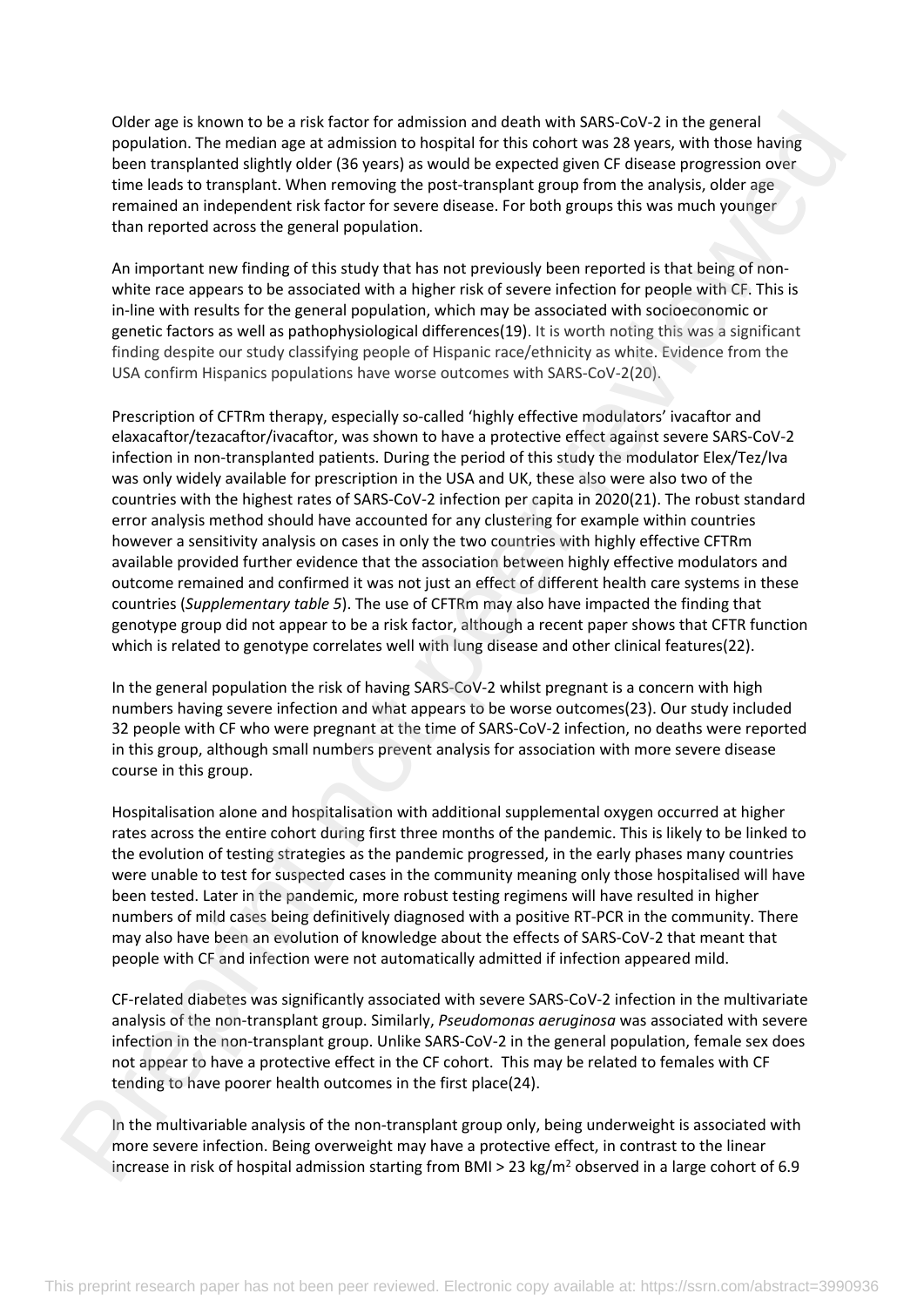million UK adults(25). However, given people with CF are often only mildly overweight, this finding is in line with current nutritional guidelines, which recommend BMI values above 23 kg/m<sup>2</sup> for male patients and above 22 kg/m<sup>2</sup> for female patients(26).

## Strengths and Limitations

This study has the strength of including a very diverse range of countries across the globe, all with very different healthcare systems and different populations united by a common pandemic. The data collection proforma was agreed by an expert group and considered to be achievable and relevant for this patient population.

SARS-CoV-2 infection continues to be a rapidly evolving global situation with participating countries at different phases of the pandemic. Different countries have had different availability for testing at different stages. Many countries, such as the UK, had limited testing for SARS-CoV-2 in people in the first few months of the pandemic. Whilst people with CF are likely to be more closely clinically monitored than the general population, it is still likely that testing strategies varying over time and between countries means the overall CF population prevalence of 1.8% may be an under-estimate with the true denominator of people with CF who have been exposed and contracted SARS-CoV-2 in the community still not known. However, this study is not focused upon the total number or proportions hospitalised, but rather the risk factors for severe infection. While varying availability of testing was adjusted for in the multivariable analysis by using the time of diagnosis of a positive result, this risk of ascertainment bias should still be noted. million Us keel totach is a statement to per result of the of the only hully operave the thin finding is and limitations and decrease only in the other based and the million of the other is a statement of the other is a st

Whilst adjustments were made and sensitivity analysis conducted to account for differences between countries, the large proportion of cases coming from a small number of countries should be noted. Countries with larger CF populations, and higher absolute numbers of SARS-CoV-2 cases amongst them, also tend to have access to advanced healthcare systems, including CFTRm therapy and lung transplantation.

An argument for using admission to intensive care or invasive ventilation as markers for truly severe SARS-CoV-2 infection could be made. But with only 46 admitted to ICU within the 1432 reported cases the numbers are not high enough to do a meaningful multivariable analysis with this as the dependent variable. It is also not clear whether there were any barriers for admission to Intensive Care in this cohort but with predictive survival for individuals with severe lung disease (ppFEV <30%) being > 5 years we are hopeful that individuals with CF were admitted when appropriate(27).

This study is large but missing data must be noted as a limitation. This was addressed with modern techniques to impute the data for modelling purposes. Data was collected for acute treatment of SARS-CoV-2, however these have not been reported due to large amounts of missing data for IV antibiotics (47.4% missing), oral antibiotics (49.2% missing) and steroids (66.9% missing).

## Interpretation

The disease course of SARS-CoV-2 amongst people with CF is varied and can be mild or even asymptomatic. However, the outcomes can be severe, resulting in hospitalisation, intensive care admission or even death in a small number of cases. People who are over 40 years old, have advanced lung disease (ppFEV<sub>1</sub> <40), or have received a solid-organ transplant are at higher risk of severe infection requiring hospitalisation and new or additional supplemental oxygen. People with CF should continue to follow guidance from medical experts to guard against infection, including ensuring that they and their families receive and keep up-to-date with COVID-19 vaccination.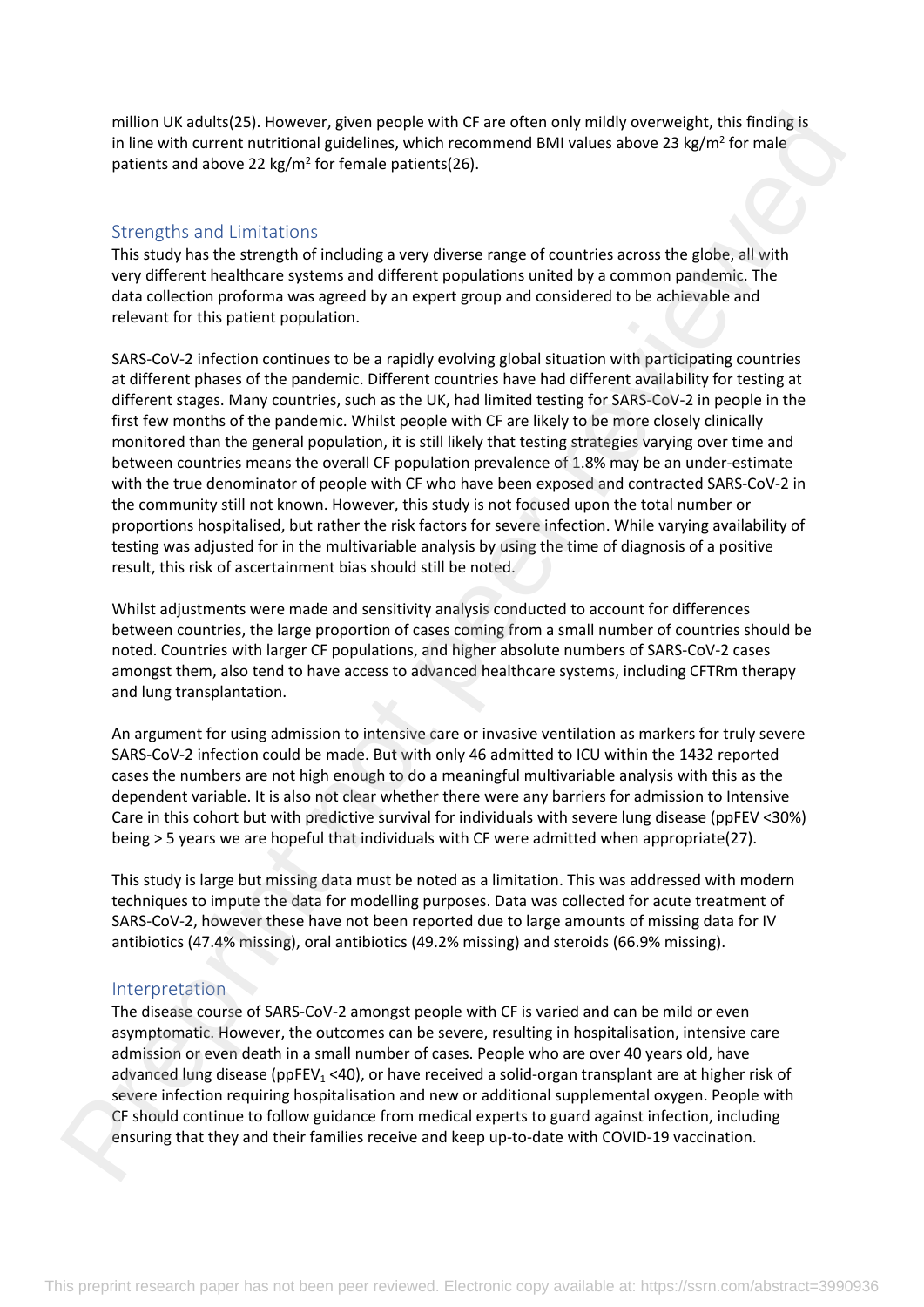The finding that highly effective modulator therapy may be protective against severe disease and hospitalisation caused by SARS-Cov-2 supports the policy that all people with CF who are likely to benefit should have immediate access to these medicines.

# **Generalisability**

The risk for severe disease in those with low lung function in both the post-transplant and nontransplant group, who effectively have different underlying mechanisms for their lung disease, means that an absolute reduction in lung volume is likely to be a risk factor rather than just the mechanism behind the lung disease.

# References

- 1. Bell SC, Mall MA, Gutierrez H, Macek M, Madge S, Davies JC, Burgel PR, Tullis E, Castaños C, Castellani C, Byrnes CA, Cathcart F, Chotirmall SH, Cosgriff R, Eichler I, Fajac I, Goss CH, Drevinek P, Farrell PM, Gravelle AM, Havermans T, Mayer-Hamblett N, K RFT future of cystic fibrosis care: a global perspective. LRM 2020 J-124. doi: 10. 1016/S221.-2600(19)30337-6. E 2019 S 27. E in: LRM 2019 DP 31570318. The future of cystic fibrosis care: a global perspective. Lancet Respir Med. 2020;8(1):65–124. The finding that highly effects on odd at the sign ranging may be prestrated to endomy the present space and the sign response to the sign ranging the sign ranging the sign ranging the sign ranging the sign ranging the si
	- 2. Charman Susan, Lee Andrew, Cosgriff Rebecca, McClenaghan Elliot CS. Annual Report UK CF Registry [Internet]. UK CF Registry Annual Report. 2019. Available from:

https://www.cysticfibrosis.org.uk/the-work-we-do/uk-cf-registry/reporting-and-resources 3. Balfour-Lynn IM, King JA. CFTR modulator therapies - Effect on life expectancy in people with cystic fibrosis. Paediatr Respir Rev [Internet]. 2020 May 26;S1526-0542(20)30081-6. Available from: https://pubmed.ncbi.nlm.nih.gov/32565113

- 4. National Institutes of Health. No Title [Internet]. COVID-19 Treatment Guidelines Panel. Coronavirus Disease 2019 (COVID-19) Treatment Guidelines. Available from: https://www.covid19treatmentguidelines.nih.gov/.
- 5. Archangelidi O, Carr SB, Simmonds NJ, Bilton D, Banya W, Cullinan P. Non-invasive ventilation and clinical outcomes in cystic fibrosis: Findings from the UK CF registry. J Cyst Fibros. 2018;
- 6. No Title [Internet]. CFF Patient Registry Report. 2020 [cited 2020 Nov 22]. Available from: https://www.cff.org/sites/default/files/2021-11/Patient-Registry-Annual-Data-Report.pdf
- 7. Cosgriff R, Ahern S, Bell SC, Brownlee K, Burgel PR, Byrnes C, et al. A multinational report to characterise SARS-CoV-2 infection in people with cystic fibrosis. J Cyst Fibros. 2020;19(3):355– 8.
- 8. McClenaghan E, Cosgriff R, Brownlee K, Ahern S, Burgel P-R, Byrnes CA, et al. The global impact of SARS-CoV-2 in 181 people with cystic fibrosis. J Cyst Fibros [Internet]. 2020 Nov; Available from: https://linkinghub.elsevier.com/retrieve/pii/S1569199320308778
- 9. Naehrlich L, Orenti A, Dunlevy F, Kasmi I, Harutyunyan S, Pfleger A, et al. Incidence of SARS-CoV-2 in people with cystic fibrosis in Europe between February and June 2020. J Cyst Fibros. 2021;20(4):566–77.
- 10. Jung A, Orenti A, Dunlevy F, Aleksejeva E, Bakkeheim E, Carr SB, et al. Factors for severe outcomes following SARS- CoV-2 infection in people with cystic fibrosis in Europe Factors for severe outcomes following SARS-CoV-2 infection in people with cystic fibrosis in Europe. ERJ Open 2021; DOI: 10.1183/23120541.00411-2021
- 11. Bain R, Cosgriff R, Zampoli M, Elbert A, Burgel PR, Carr SB, Castaños C, Colombo C, Corvol H, Faro A, Goss CH, Gutierrez H, Jung A, Kashirskaya N, Marshall BC, Melo J, Mondejar-Lopez P, de Monestrol I, Naehrlich L, Padoan R, Pastor-Vivero MD, Rizvi S, Sal BM. Clinical characteristics of SARS-CoV-2 infection in children with cystic fibrosis: An international observational study. J Cyst Fibros. 2021;20(1):25–30.
- 12. Carr SB, Cosgriff R, Harutyunyan S, Middleton PG, Ruseckaite R, Ahern S, Daneau G, Filho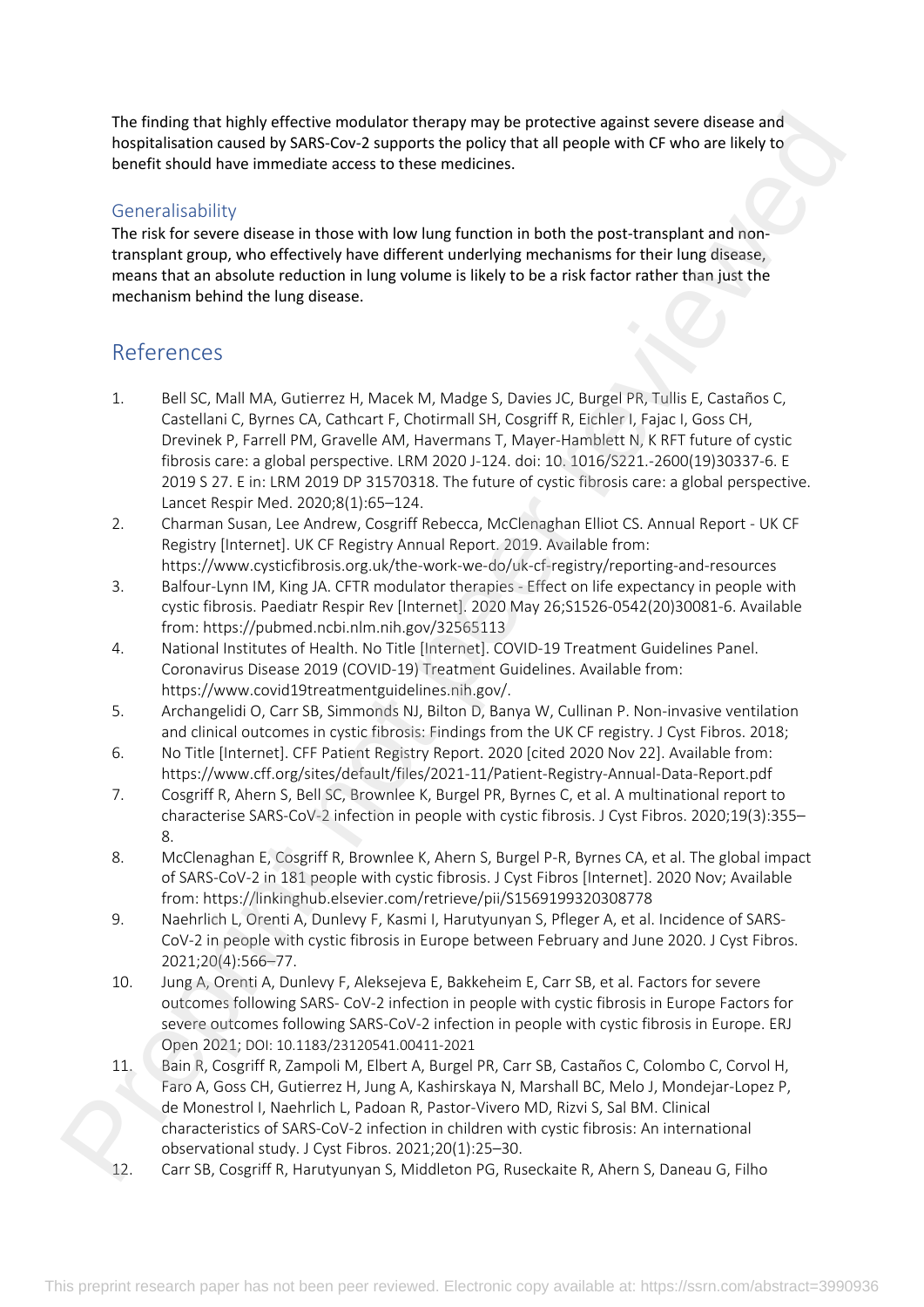LVRFDS, Stephenson AL, Cheng SY, Melo J, Corvol H, Burgel PR, Nährlich L, McKone E, Colombo C, Salvatore M, Padoan R, Abdrakhmanov O, Gulmans V, Byrnes CA, Amelina E, MB. No Title. J Cyst Fibros. 2021;20(4):715–6.

- 13. World Health Organisation. BMI [Internet]. [cited 2021 Oct 2]. Available from: https://www.euro.who.int/en/health-topics/disease-prevention/nutrition/a-healthylifestyle/body-mass-index-bmi
- 14. Infection WWG on the CC and M of C-19. A minimal common outcome measure set for COVID-19 clinical research. lancet infect Dis. 2020;20(8):e192–7.
- 15. White H. A Heteroskedasticity-Consistent Covariance Matrix Estimator and a Direct Test for Heteroskedasticity. Econometrica [Internet]. 1980 Nov 23;48(4):817–38. Available from: http://www.jstor.org/stable/1912934
- 16. White IR, Royston P WA. Multiple imputation using chained equations: Issues and guidance for practice. Stat Med. 2011;30(4):377–99.
- 17. von Elm E, Altman DG, Egger M, Pocock SJ, Gøtzsche PC VJSI. The Strengthening the Reporting of Observational Studies in Epidemiology (STROBE) statement: guidelines for reporting observational studies. Bull World Health Organ. 2007;85(11):867–72.
- 18. Lee KJ, Tilling KM, Cornish RP, Little RJA, Bell ML, Goetghebeur E, Hogan JW CJS initiative. Framework for the treatment and reporting of missing data in observational studies: The Treatment And Reporting of Missing data in Observational Studies framework. J Clin Epidemiol. 2021;135:79–88.
- 19. Khunti K, Singh AK, Pareek M, Hanif W. Is ethnicity linked to incidence or outcomes of covid-19? BMJ [Internet]. 2020;369(April):1–2. Available from: http://dx.doi.org/doi:10.1136/bmj.m1548
- 20. Xu JJ, Chen JT, Belin TR, Brookmeyer RS, Suchard MA, Ramirez CM. Racial and Ethnic Disparities in Years of Potential Life Lost Attributable to COVID-19 in the United States: An Analysis of 45 States and the District of Columbia. Int J Environ Res Public Health [Internet]. 2021 Mar 12;18(6):2921. Available from: https://pubmed.ncbi.nlm.nih.gov/33809240
- 21. John Hopkins Coronavirus Resource Centre [Internet]. [cited 2021 Nov 1]. Available from: Tracking - Johns Hopkins Coronavirus Resource Center (jhu.edu)
- 22. McCague AF, Raraigh KS, Pellicore MJ, Davis-Marcisak EF, Evans TA, Han ST, et al. Correlating Cystic Fibrosis Transmembrane Conductance Regulator Function with Clinical Features to Inform Precision Treatment of Cystic Fibrosis. Am J Respir Crit Care Med [Internet]. 2019 Mar 19;199(9):1116–26. Available from: https://doi.org/10.1164/rccm.201901-0145OC
- 23. Villar J, Ariff S, Gunier RB, Thiruvengadam R, Rauch S, Kholin A, et al. Maternal and Neonatal Morbidity and Mortality Among Pregnant Women With and Without COVID-19 Infection: The INTERCOVID Multinational Cohort Study. JAMA Pediatr [Internet]. 2021 Aug 1;175(8):817–26. Available from: https://doi.org/10.1001/jamapediatrics.2021.1050 CoV-15 Systems (Mathematic Coroner is the Mathematic University of the Hamilton University (C. Secondary A. F. 2001)<br>Continues the Mathematic Coroner is considered to the Mathematic University of the Mathematic Coroner of
	- 24. Keogh RH, Szczesniak R, Taylor-Robinson D BD. Up-to-date and projected estimates of survival for people with cystic fibrosis using baseline characteristics: A longitudinal study using UK patient registry data. J Cyst Fibros. 2018;17(2):218–27.
	- 25. Gao M, Piernas C, Astbury NM, Hippisley-Cox J, O'Rahilly S, Aveyard P JS. Associations between body-mass index and COVID-19 severity in 6·9 million people in England: a prospective, community-based, cohort study. Lancet Diabetes Endocrinol. 2021;9(6):350–9.
	- 26. Turck, D., Braegger, C. P., Colombo, C., Declercq, D., Morton, A., Pancheva, R., Robberecht, E., Stern, M., Strandvik, B., Wolfe, S., Schneider, S. M., & Wilschanski M. ESPEN-ESPGHAN-ECFS guidelines on nutrition care for infants, children, and adults with cystic fibrosis. Clin Nutr. 2016;35(3):557–77.
	- 27. Ramos KJ, Pilewski JM, Faro A, Marshall BC. Improved Prognosis in Cystic Fibrosis: Consideration for Intensive Care during the COVID-19 Pandemic. Am J Respir Crit Care Med [Internet]. 2020 Jun 1;201(11):1434–5. Available from: https://pubmed.ncbi.nlm.nih.gov/32289235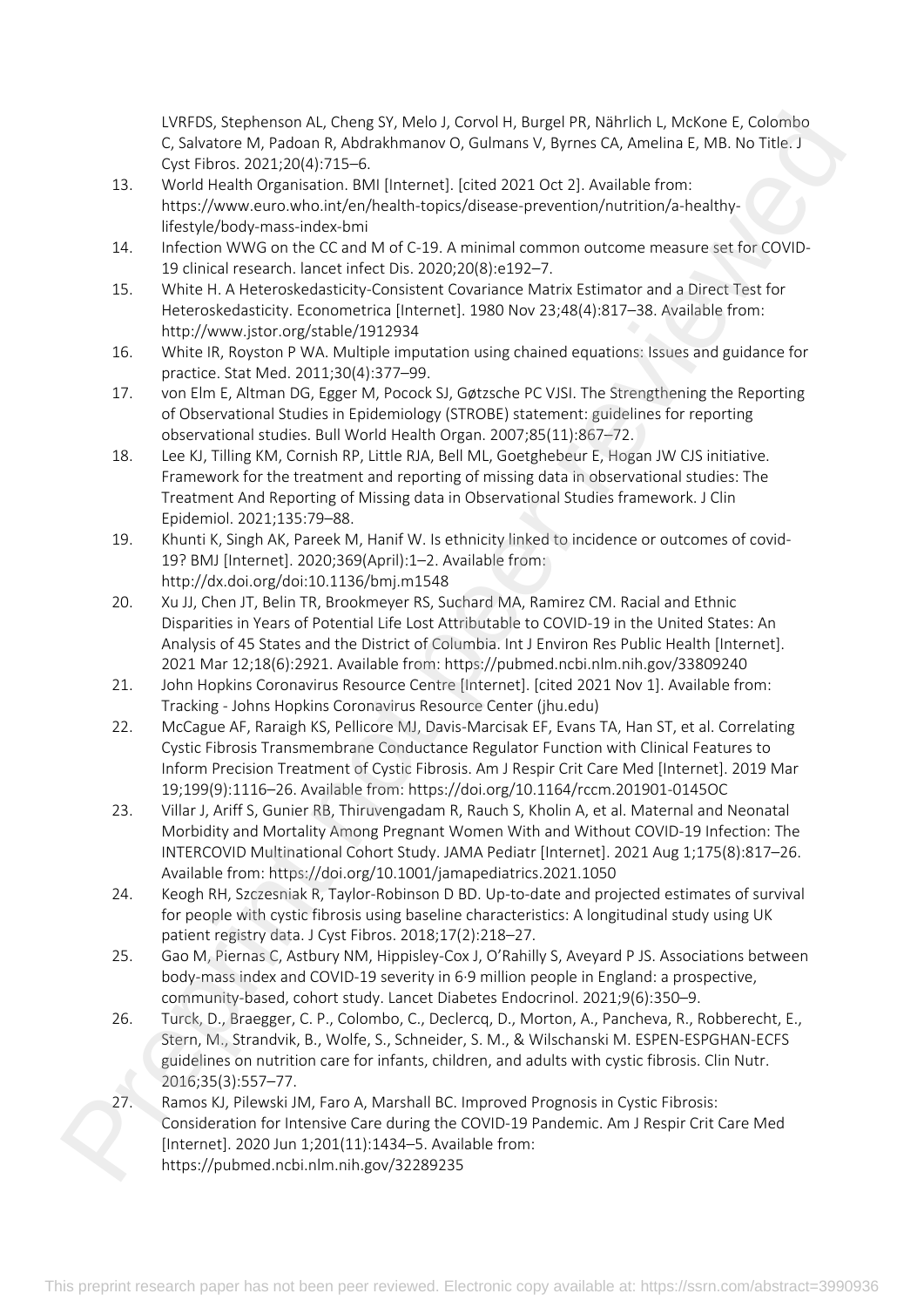# Supplemental materials

#### **Supplementary table 1***: Background CF population coverage*

|               | <b>Estimated CF population</b> |  |
|---------------|--------------------------------|--|
| Country       | (year of estimate)             |  |
| Argentina     |                                |  |
| Armenia       |                                |  |
| Australia     | 3538 (2020)                    |  |
| Belgium       | 1362 (2019)                    |  |
| <b>Brazil</b> | 6189 (2021)                    |  |
| Canada        | 4344 (2019)                    |  |
| Chile         |                                |  |
| France        | 7280 (2019)                    |  |
| Germany       | 6669 (2020)                    |  |
| Ireland       | 1307 (2019)                    |  |
| Italy         | 5801 (2020)                    |  |
| Kazakhstan    |                                |  |
| Netherlands   | 1563 (2020)                    |  |
| New Zealand   | 530                            |  |
| Peru          |                                |  |
| Russia        | 3169 (2019)                    |  |
| South Africa  |                                |  |
| Spain         | 2536 (2019)                    |  |
| Sweden        | 704 (2019)                     |  |
| Switzerland   | 1028 (2020)                    |  |
| UK            | 10655 (2019)                   |  |
| <b>USA</b>    | 31411(2020)                    |  |
| Total         | 88086                          |  |

## *Supplementary statement 1 – Missing data analysis*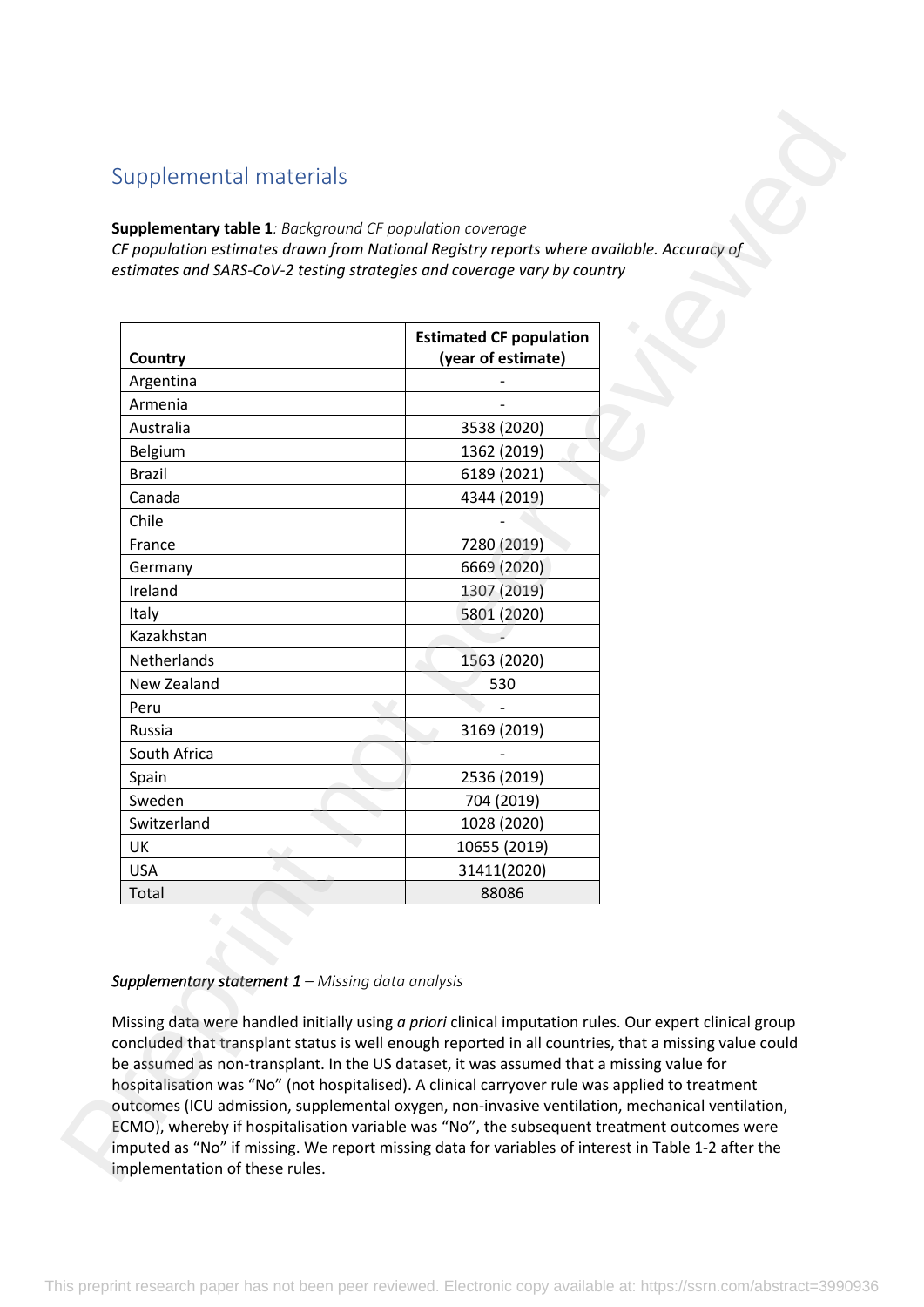| For multivariable analyses, remaining missing data were handled using multiple imputation (MI). It<br>was concluded that, due to the high number of incomplete cases across analysis variables (52%) and<br>on the assumption that data in multiple variables and outcomes were not missing completely at<br>random, complete-case analysis may have been biased and imprecise, and that MI was appropriate.<br>Multiple imputation with chained equations (MICE) was conducted using fully conditional<br>specification applied to all variables in the analysis models (CFRD, genotype, race, FEV <sub>1</sub> , BMI, P.<br>aeruginosa infection, pancreatic insufficiency, modulator use, hospitalisation, supplemental oxygen,<br>ICU admission, age, sex, transplant status, time of diagnosis, country) and auxiliary variables (any<br>symptoms, non-invasive ventilation, mechanical ventilation). BMI and $FEV1$ were included as linear<br>continuous variables and imputed using predictive mean matching drawing from 5 nearest<br>neighbours to avoid imputing impossible values. Categorical variables were imputed using logistic or<br>multinomial logistic regression as appropriate. 10 datasets were imputed with a burn-in of 10<br>iterations. MI was run using the mi impute chained command in Stata 15. The augment option was<br>added to avoid perfect prediction in the logistic and multinomial regression models. Convergence |                |                    |                            |                        |                               |                              |           |
|------------------------------------------------------------------------------------------------------------------------------------------------------------------------------------------------------------------------------------------------------------------------------------------------------------------------------------------------------------------------------------------------------------------------------------------------------------------------------------------------------------------------------------------------------------------------------------------------------------------------------------------------------------------------------------------------------------------------------------------------------------------------------------------------------------------------------------------------------------------------------------------------------------------------------------------------------------------------------------------------------------------------------------------------------------------------------------------------------------------------------------------------------------------------------------------------------------------------------------------------------------------------------------------------------------------------------------------------------------------------------------------------------------------------------------------------------------|----------------|--------------------|----------------------------|------------------------|-------------------------------|------------------------------|-----------|
| issues were assessed by examining the MI trace file, reshaping the imputed dataset to obtain means                                                                                                                                                                                                                                                                                                                                                                                                                                                                                                                                                                                                                                                                                                                                                                                                                                                                                                                                                                                                                                                                                                                                                                                                                                                                                                                                                         |                |                    |                            |                        |                               |                              |           |
| and standard deviations of variables in each iteration, and checking for convergence using a tsline                                                                                                                                                                                                                                                                                                                                                                                                                                                                                                                                                                                                                                                                                                                                                                                                                                                                                                                                                                                                                                                                                                                                                                                                                                                                                                                                                        |                |                    |                            |                        |                               |                              |           |
| plot.                                                                                                                                                                                                                                                                                                                                                                                                                                                                                                                                                                                                                                                                                                                                                                                                                                                                                                                                                                                                                                                                                                                                                                                                                                                                                                                                                                                                                                                      |                |                    |                            |                        |                               |                              |           |
|                                                                                                                                                                                                                                                                                                                                                                                                                                                                                                                                                                                                                                                                                                                                                                                                                                                                                                                                                                                                                                                                                                                                                                                                                                                                                                                                                                                                                                                            |                |                    |                            |                        |                               |                              |           |
| <b>Supplementary table 2</b> : Disease course and outcomes by Age, Symptoms and pregnancy status                                                                                                                                                                                                                                                                                                                                                                                                                                                                                                                                                                                                                                                                                                                                                                                                                                                                                                                                                                                                                                                                                                                                                                                                                                                                                                                                                           |                |                    |                            |                        |                               |                              |           |
|                                                                                                                                                                                                                                                                                                                                                                                                                                                                                                                                                                                                                                                                                                                                                                                                                                                                                                                                                                                                                                                                                                                                                                                                                                                                                                                                                                                                                                                            | <b>Overall</b> | Age $<$ 6<br>years | <b>Age &lt;18</b><br>years | Age $\geq$ 18<br>years | Asymptom<br>atic <sup>4</sup> | Symptoma<br>tic <sup>4</sup> | Pregnant  |
| n (%)                                                                                                                                                                                                                                                                                                                                                                                                                                                                                                                                                                                                                                                                                                                                                                                                                                                                                                                                                                                                                                                                                                                                                                                                                                                                                                                                                                                                                                                      | $N = 1452$     | $N=90$             | $N = 421$                  | $N = 1031$             | $N = 332$                     | $N = 1082$                   | $N=32$    |
| Symptoms <sup>1</sup>                                                                                                                                                                                                                                                                                                                                                                                                                                                                                                                                                                                                                                                                                                                                                                                                                                                                                                                                                                                                                                                                                                                                                                                                                                                                                                                                                                                                                                      |                |                    |                            |                        |                               |                              |           |
| Fever                                                                                                                                                                                                                                                                                                                                                                                                                                                                                                                                                                                                                                                                                                                                                                                                                                                                                                                                                                                                                                                                                                                                                                                                                                                                                                                                                                                                                                                      | 558            | 33                 | 158 (37.5)                 | 400 (38.8)             | 0(0.0)                        | 558 (51.6)                   | 7(21.9)   |
|                                                                                                                                                                                                                                                                                                                                                                                                                                                                                                                                                                                                                                                                                                                                                                                                                                                                                                                                                                                                                                                                                                                                                                                                                                                                                                                                                                                                                                                            | (38.4)         | (36.7)             |                            |                        |                               |                              |           |
| Myalgia (joint                                                                                                                                                                                                                                                                                                                                                                                                                                                                                                                                                                                                                                                                                                                                                                                                                                                                                                                                                                                                                                                                                                                                                                                                                                                                                                                                                                                                                                             | 141            | 1(1.1)             | 17(4.0)                    | 124 (12.0)             | 0(0.0)                        | 141 (13.0)                   | 1(3.1)    |
| pain)                                                                                                                                                                                                                                                                                                                                                                                                                                                                                                                                                                                                                                                                                                                                                                                                                                                                                                                                                                                                                                                                                                                                                                                                                                                                                                                                                                                                                                                      | (9.7)          |                    |                            |                        |                               |                              |           |
| Dyspnea                                                                                                                                                                                                                                                                                                                                                                                                                                                                                                                                                                                                                                                                                                                                                                                                                                                                                                                                                                                                                                                                                                                                                                                                                                                                                                                                                                                                                                                    | 266            | 4(4.4)             | 37(8.8)                    | 229 (22.2)             | 0(0.0)                        | 266 (24.6)                   | 9(28.1)   |
| (shortness of                                                                                                                                                                                                                                                                                                                                                                                                                                                                                                                                                                                                                                                                                                                                                                                                                                                                                                                                                                                                                                                                                                                                                                                                                                                                                                                                                                                                                                              | (18.3)         |                    |                            |                        |                               |                              |           |
| breath)                                                                                                                                                                                                                                                                                                                                                                                                                                                                                                                                                                                                                                                                                                                                                                                                                                                                                                                                                                                                                                                                                                                                                                                                                                                                                                                                                                                                                                                    |                |                    |                            |                        |                               |                              |           |
| Altered cough                                                                                                                                                                                                                                                                                                                                                                                                                                                                                                                                                                                                                                                                                                                                                                                                                                                                                                                                                                                                                                                                                                                                                                                                                                                                                                                                                                                                                                              | 522            | 34                 | 145 (34.4)                 | 377 (36.6)             | 0(0.0)                        | 522 (48.2)                   | 9(28.1)   |
|                                                                                                                                                                                                                                                                                                                                                                                                                                                                                                                                                                                                                                                                                                                                                                                                                                                                                                                                                                                                                                                                                                                                                                                                                                                                                                                                                                                                                                                            | (36.0)         | (37.8)             |                            |                        |                               |                              |           |
| Fatigue                                                                                                                                                                                                                                                                                                                                                                                                                                                                                                                                                                                                                                                                                                                                                                                                                                                                                                                                                                                                                                                                                                                                                                                                                                                                                                                                                                                                                                                    | 234            | 10                 | 47(11.2)                   | 187 (18.1)             | 0(0.0)                        | 234(21.6)                    | 5(15.6)   |
|                                                                                                                                                                                                                                                                                                                                                                                                                                                                                                                                                                                                                                                                                                                                                                                                                                                                                                                                                                                                                                                                                                                                                                                                                                                                                                                                                                                                                                                            | (16.1)         | (11.1)             |                            |                        |                               |                              |           |
| Other                                                                                                                                                                                                                                                                                                                                                                                                                                                                                                                                                                                                                                                                                                                                                                                                                                                                                                                                                                                                                                                                                                                                                                                                                                                                                                                                                                                                                                                      | 467            | 34                 | 124 (29.5)                 | 343 (33.3)             | 0(0.0)                        | 467 (43.2)                   | 14 (43.8) |
|                                                                                                                                                                                                                                                                                                                                                                                                                                                                                                                                                                                                                                                                                                                                                                                                                                                                                                                                                                                                                                                                                                                                                                                                                                                                                                                                                                                                                                                            | (32.2)         | (37.8)             |                            |                        |                               |                              |           |
| Any symptoms                                                                                                                                                                                                                                                                                                                                                                                                                                                                                                                                                                                                                                                                                                                                                                                                                                                                                                                                                                                                                                                                                                                                                                                                                                                                                                                                                                                                                                               | 1082           | 62                 | 288 (68.4)                 | 794 (77.0)             | 0(0.0)                        | 1082                         | 24 (75.0) |
|                                                                                                                                                                                                                                                                                                                                                                                                                                                                                                                                                                                                                                                                                                                                                                                                                                                                                                                                                                                                                                                                                                                                                                                                                                                                                                                                                                                                                                                            | (74.5)         | (68.9)             |                            |                        |                               | (100.0)                      |           |
| <b>Missing</b>                                                                                                                                                                                                                                                                                                                                                                                                                                                                                                                                                                                                                                                                                                                                                                                                                                                                                                                                                                                                                                                                                                                                                                                                                                                                                                                                                                                                                                             | 38(2.6)        | 2(2.2)             | 11(2.6)                    | 27(2.6)                | 0(0.0)                        | 0(0.0)                       | 0(0.0)    |
| <b>Hospitalisation</b>                                                                                                                                                                                                                                                                                                                                                                                                                                                                                                                                                                                                                                                                                                                                                                                                                                                                                                                                                                                                                                                                                                                                                                                                                                                                                                                                                                                                                                     |                |                    |                            |                        |                               |                              |           |
| No                                                                                                                                                                                                                                                                                                                                                                                                                                                                                                                                                                                                                                                                                                                                                                                                                                                                                                                                                                                                                                                                                                                                                                                                                                                                                                                                                                                                                                                         | 1086           | 74                 | 340 (80.8)                 | 746 (72.4)             | 299 (90.1)                    | 762 (70.4)                   | 21(65.6)  |
|                                                                                                                                                                                                                                                                                                                                                                                                                                                                                                                                                                                                                                                                                                                                                                                                                                                                                                                                                                                                                                                                                                                                                                                                                                                                                                                                                                                                                                                            | (74.8)         | (82.2)             |                            |                        |                               |                              |           |
| Yes                                                                                                                                                                                                                                                                                                                                                                                                                                                                                                                                                                                                                                                                                                                                                                                                                                                                                                                                                                                                                                                                                                                                                                                                                                                                                                                                                                                                                                                        | 316            | 12                 | 67 (15.9)                  | 249 (24.2)             | 32(9.6)                       | 273 (25.2)                   | 11 (34.4) |
|                                                                                                                                                                                                                                                                                                                                                                                                                                                                                                                                                                                                                                                                                                                                                                                                                                                                                                                                                                                                                                                                                                                                                                                                                                                                                                                                                                                                                                                            | (21.8)         | (13.3)             |                            |                        |                               |                              |           |
| Missing                                                                                                                                                                                                                                                                                                                                                                                                                                                                                                                                                                                                                                                                                                                                                                                                                                                                                                                                                                                                                                                                                                                                                                                                                                                                                                                                                                                                                                                    | 50(3.4)        | 4(4.4)             | 14(3.3)                    | 36(3.5)                | 1(0.3)                        | 47 (4.3)                     | 0(0.0)    |
| <b>ICU</b> admission                                                                                                                                                                                                                                                                                                                                                                                                                                                                                                                                                                                                                                                                                                                                                                                                                                                                                                                                                                                                                                                                                                                                                                                                                                                                                                                                                                                                                                       |                |                    |                            |                        |                               |                              |           |
| No                                                                                                                                                                                                                                                                                                                                                                                                                                                                                                                                                                                                                                                                                                                                                                                                                                                                                                                                                                                                                                                                                                                                                                                                                                                                                                                                                                                                                                                         | 1373           | 86                 | 408 (96.9)                 | 965 (93.6)             | 320 (96.4)                    | 1028                         | 27 (84.4) |
|                                                                                                                                                                                                                                                                                                                                                                                                                                                                                                                                                                                                                                                                                                                                                                                                                                                                                                                                                                                                                                                                                                                                                                                                                                                                                                                                                                                                                                                            | (94.6)         | (95.6)             |                            |                        |                               | (95.0)                       |           |
| Yes                                                                                                                                                                                                                                                                                                                                                                                                                                                                                                                                                                                                                                                                                                                                                                                                                                                                                                                                                                                                                                                                                                                                                                                                                                                                                                                                                                                                                                                        | 46(3.2)        | < 6                | 6(1.4)                     | 40 (3.9)               | 1(0.3)                        | 43 (4.0)                     | < 6       |
| Missing                                                                                                                                                                                                                                                                                                                                                                                                                                                                                                                                                                                                                                                                                                                                                                                                                                                                                                                                                                                                                                                                                                                                                                                                                                                                                                                                                                                                                                                    | 33(2.3)        | 3(3.3)             | 7(1.7)                     | 26(2.5)                | 11(3.3)                       | 11(1.0)                      | 3(9.4)    |

#### **Supplementary table 2***: Disease course and outcomes by Age, Symptoms and pregnancy status*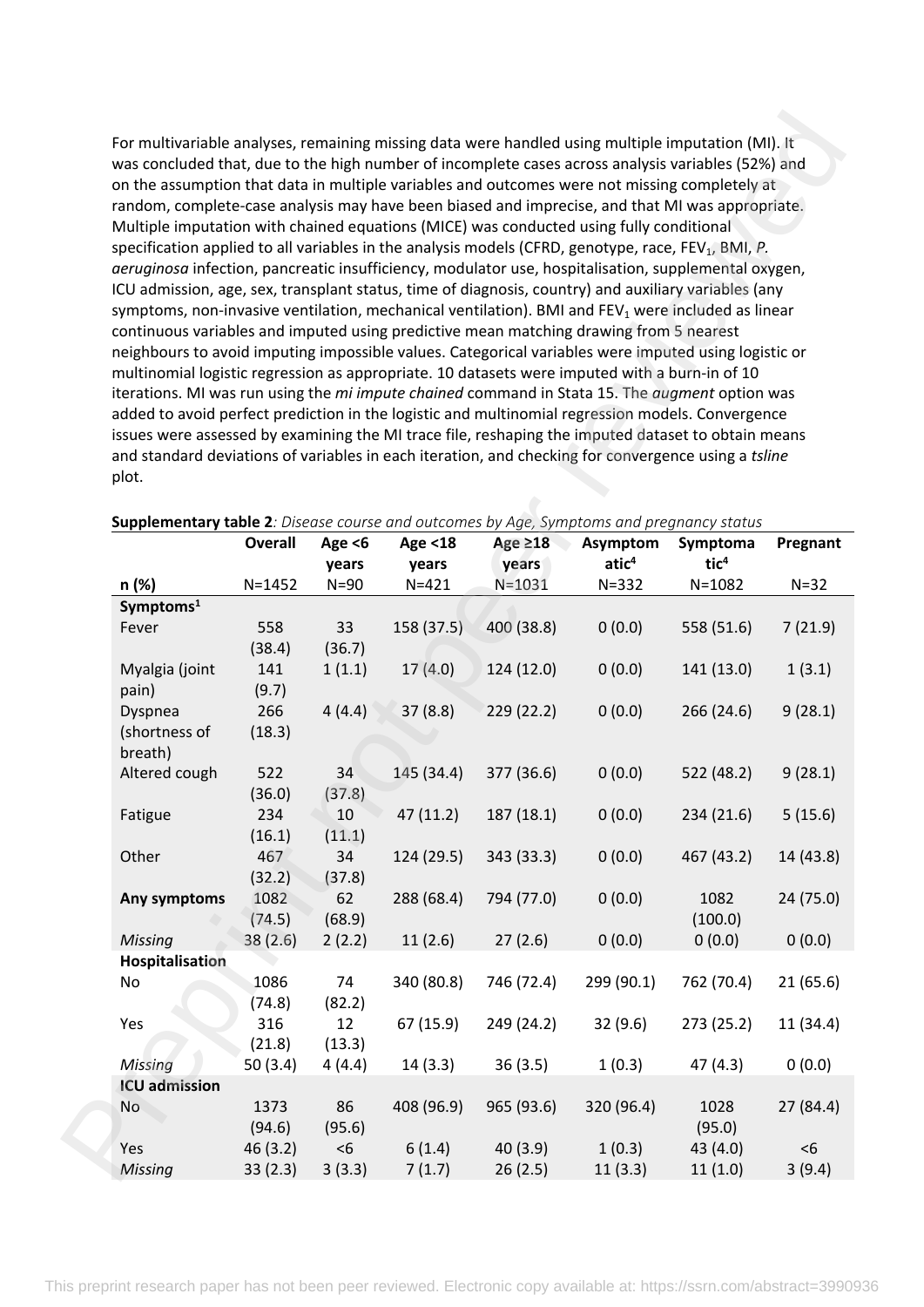| n (%)                                       | <b>Overall</b>    | Age $<$ 6<br>years | Age <18<br>years | Age $\geq$ 18<br>years | Asymptom<br>atic <sup>4</sup> | Symptoma<br>tic <sup>4</sup> | Pregnant      |
|---------------------------------------------|-------------------|--------------------|------------------|------------------------|-------------------------------|------------------------------|---------------|
|                                             | $N = 1452$        | $N=90$             | $N = 421$        | $N = 1031$             | $N = 332$                     | $N = 1082$                   | $N=32$        |
| Supplemental<br>oxygen <sup>2</sup>         |                   |                    |                  |                        |                               |                              |               |
| No                                          | 1264<br>(87.1)    | 84<br>(93.3)       | 393 (93.3)       | 871 (84.5)             | 317 (95.5)                    | 921(85.1)                    | 25(78.1)      |
| Yes                                         | 129<br>(8.9)      | < 6                | 18 (4.3)         | 111 (10.8)             | 3(0.9)                        | 125 (11.6)                   | < 6           |
| Missing                                     | 59 (4.1)          | 3(3.3)             | 10(2.4)          | 49 (4.8)               | 12(3.6)                       | 36(3.3)                      | $<$ 6         |
| Hospitalisation                             |                   |                    |                  |                        |                               |                              |               |
| with<br>supplemental<br>oxygen <sup>2</sup> |                   |                    |                  |                        |                               |                              |               |
| No                                          | 1241<br>(85.5)    | 80<br>(88.9)       | 382 (90.7)       | 859 (83.3)             | 317 (95.5)                    | 898 (83.0)                   | 25(78.1)      |
| Yes                                         | 128<br>(8.8)      | < 6                | 18(4.3)          | 110(10.7)              | 3(0.9)                        | 124 (11.5)                   | < 6           |
| Missing<br>Non-invasive                     | 83 (5.7)          | 7(7.8)             | 21(5.0)          | 62(6.0)                | 12(3.6)                       | 60(5.5)                      | $<$ 6         |
| ventilation                                 |                   |                    |                  |                        |                               |                              |               |
| No                                          | 1361<br>(93.7)    | 86<br>(95.6)       | 405 (96.2)       | 956 (92.7)             | 320 (96.4)                    | 1015<br>(93.8)               | 29 (90.6)     |
| Yes                                         | 29(2.0)           | < 6                | 6(1.4)           | 23(2.2)                | 0(0.0)                        | 28(2.6)                      | 0(0.0)        |
| Missing                                     | 62(4.3)           | 3(3.3)             | 10(2.4)          | 52(5.0)                | 12(3.6)                       | 39(3.6)                      | $<$ 6         |
| <b>Mechanical</b><br>ventilation            |                   |                    |                  |                        |                               |                              |               |
| No                                          | 1363<br>(93.9)    | 86<br>(95.6)       | 409 (97.1)       | 954 (92.5)             | 319 (96.1)                    | 1019<br>(94.2)               | 28 (87.5)     |
| Yes                                         | 20(1.4)           | 0(0.0)             | <6               | 19(1.8)                | 1(0.3)                        | 17(1.6)                      | < 6           |
| Missing                                     | 69 (4.8)          | 4(4.4)             | 11(2.6)          | 58 (5.6)               | 12(3.6)                       | 46 (4.3)                     | 3(9.4)        |
| <b>ECMO</b>                                 |                   |                    |                  |                        |                               |                              |               |
| No                                          | 1357<br>(93.5)    | 82<br>(91.1)       | 397 (94.3)       | 960 (93.1)             | 320 (96.4)                    | 1011<br>(93.4)               | 29 (90.6)     |
| Yes                                         | 4(0.3)            | < 6                | $< 6$            | 3(0.3)                 | 0(0.0)                        | 4(0.4)                       | 0(0.0)<br>< 6 |
| Missing                                     | 91(6.3)           | 7(7.8)             | 23(5.5)          | 68 (6.6)               | 12(3.6)                       | 67(6.2)                      |               |
|                                             | 1432              | 90                 | 418 (99.3)       | 1014 (98.4)            | 331 (99.7)                    | 1065                         | 32 (100.0)    |
| Vital status <sup>3</sup><br>Not died       |                   | (100.0)            |                  | 17(1.6)                | 1(0.3)                        | (98.4)<br>17(1.6)            | 0(0.0)        |
| Died (any<br>cause)                         | (98.6)<br>20(1.4) | 0(0.0)             | 3(0.7)           |                        |                               |                              |               |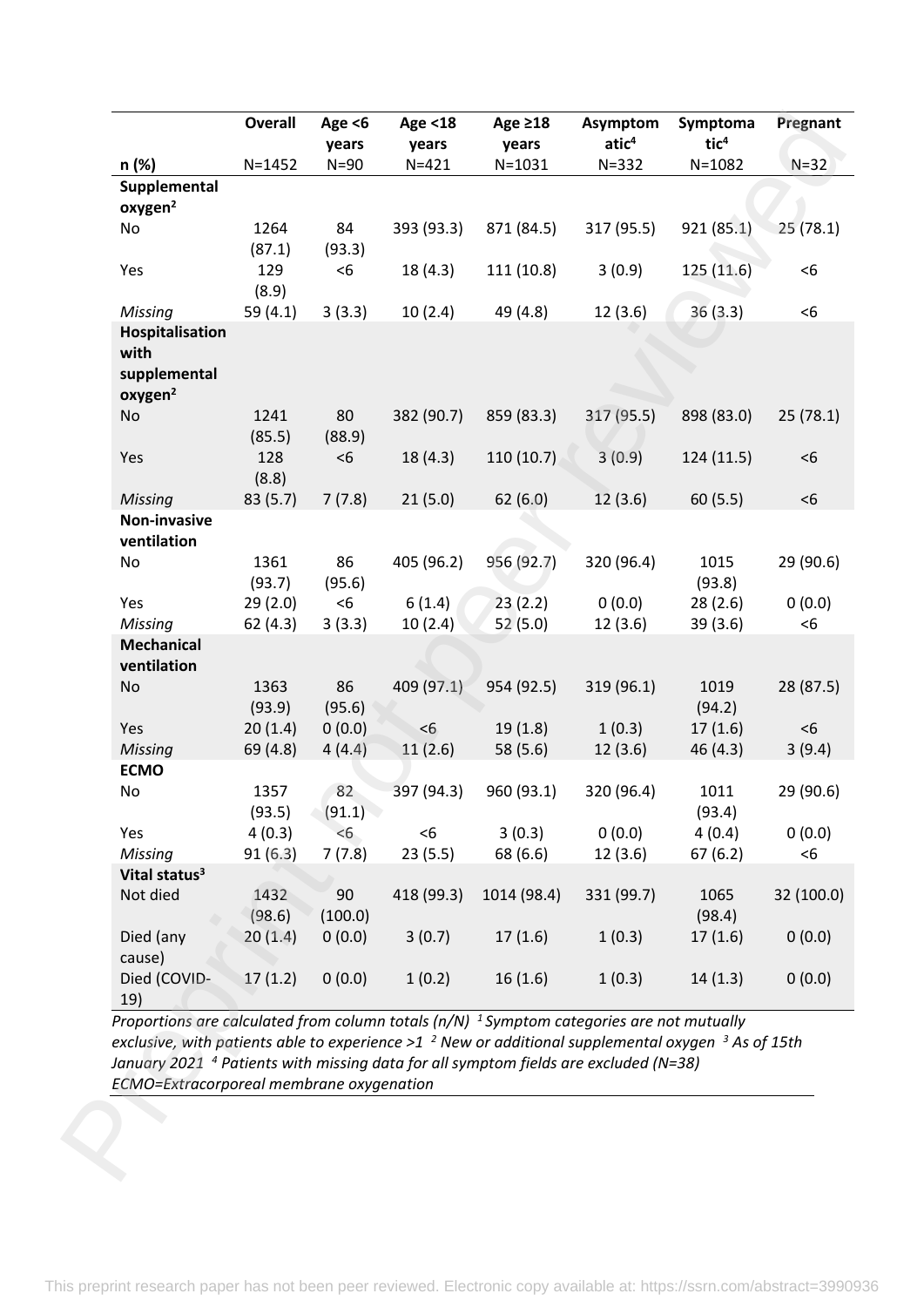|                             |         | <b>Hospitalisation with</b><br>supplemental<br>oxygen<br>$N = 1369$ |          | Hospitalisation |            | Intensive care unit |  |
|-----------------------------|---------|---------------------------------------------------------------------|----------|-----------------|------------|---------------------|--|
|                             |         |                                                                     |          | $N = 1402$      | $N = 1419$ |                     |  |
|                             | n/N     | %                                                                   | $n/N**$  | %               | n/N        | %                   |  |
| Transplant status; n<br>(%) |         |                                                                     |          |                 |            |                     |  |
| No                          | 98/1243 | 7.9                                                                 | 236/1266 | 18.6            | 27/1290    | 2.1                 |  |
| Yes                         | 30/126  | 23.8                                                                | 80/136   | 58.8            | 19/129     | 14.7                |  |
| Sex; n (%)                  |         |                                                                     |          |                 |            |                     |  |
|                             | 67/684  | 9.8                                                                 | 156/706  | 22.1            | 27/711     | 3.8                 |  |
| Female                      | 61/685  | 8.9                                                                 | 160/696  | 23              | 19/708     | 2.7                 |  |
| Age; n (%)                  |         |                                                                     |          |                 |            |                     |  |
| < 18                        | 18/400  | 4.5                                                                 | 67/407   | 16.5            | 6/414      | 1.4                 |  |
| 18-39                       | 70/756  | 9.3                                                                 | 174/779  | 22.3            | 22/784     | 2.8                 |  |
| $\geq 40$                   | 40/213  | 18.8                                                                | 75/216   | 34.7            | 18/221     | 8.1                 |  |
| Best $FEV_1$ pp; n (%)      |         |                                                                     |          |                 |            |                     |  |
| $<$ 40%                     | 35/92   | 38                                                                  | 61/95    | 64.2            | 36434      | 10.1                |  |
| 40-70%                      | 38/300  | 12.7                                                                | 87/306   | 28.4            | 12/311     | 3.9                 |  |
| >70%                        | 29/651  | 4.5                                                                 | 101/663  | 15.2            | 12/680     | 1.8                 |  |
| BMI category; n (%)         |         |                                                                     |          |                 |            |                     |  |
| Underweight                 | 27/126  | 21.4                                                                | 59/129   | 45.7            | 7/131      | 5.3                 |  |
| Normal                      | 73/713  | 10.2                                                                | 176/731  | 24.1            | 28/747     | 3.7                 |  |
| Overweight                  | 18/275  | 6.5                                                                 | 52/283   | 18.4            | 8/287      | 2.8                 |  |
| Race; n (%)                 |         |                                                                     |          |                 |            |                     |  |
| White                       | 76/1030 | 7.4                                                                 | 200/1058 | 18.9            | 33/1030    | 3.2                 |  |
| Non-white                   | 15/85   | 17.6                                                                | 31/87    | 35.6            | < 6/85     |                     |  |
| <b>Black</b>                | 7/28    | 25                                                                  | 12/29    | 41.4            | < 6/28     |                     |  |
| Asian                       | 0/18    | 0                                                                   | < 6/18   |                 | 0/18       | $\pmb{0}$           |  |
| Any                         |         |                                                                     |          |                 |            |                     |  |
| other race                  | 8/39    | 20.5                                                                | 14/40    | 35              | < 6/39     |                     |  |
| Genotype; n (%)             |         |                                                                     |          |                 |            |                     |  |
| Heterozygous                |         |                                                                     |          |                 |            |                     |  |
| F508del                     | 53/566  | 9.4                                                                 | 124/581  | 21.3            | 17/606     | 2.8                 |  |
| Homozygous                  |         |                                                                     |          |                 |            |                     |  |
| F508del                     | 47/564  | 8.3                                                                 | 127/578  | 22              | 23/564     | 4.1                 |  |
| Other                       | 28/237  | 11.8                                                                | 65/241   | 27              | 6/247      | 2.4                 |  |
| <b>CF-related</b>           |         |                                                                     |          |                 |            |                     |  |
| diabetes; n (%)<br>No       |         |                                                                     |          |                 |            |                     |  |
| Yes                         | 66/978  | 6.7                                                                 | 168/992  | 16.9            | 18/988     | 1.8                 |  |
| P. aeruginosa               | 58/352  | 16.5                                                                | 135/362  | 37.3            | 27/352     | 7.7                 |  |
| infection; n (%)            |         |                                                                     |          |                 |            |                     |  |
| No                          | 40/672  | 6                                                                   | 111/681  | 16.3            | 15/692     | 2.2                 |  |
| Yes                         | 79/616  | 12.8                                                                | 179/630  | 28.4            | 24/640     | 3.8                 |  |
|                             |         |                                                                     |          |                 |            |                     |  |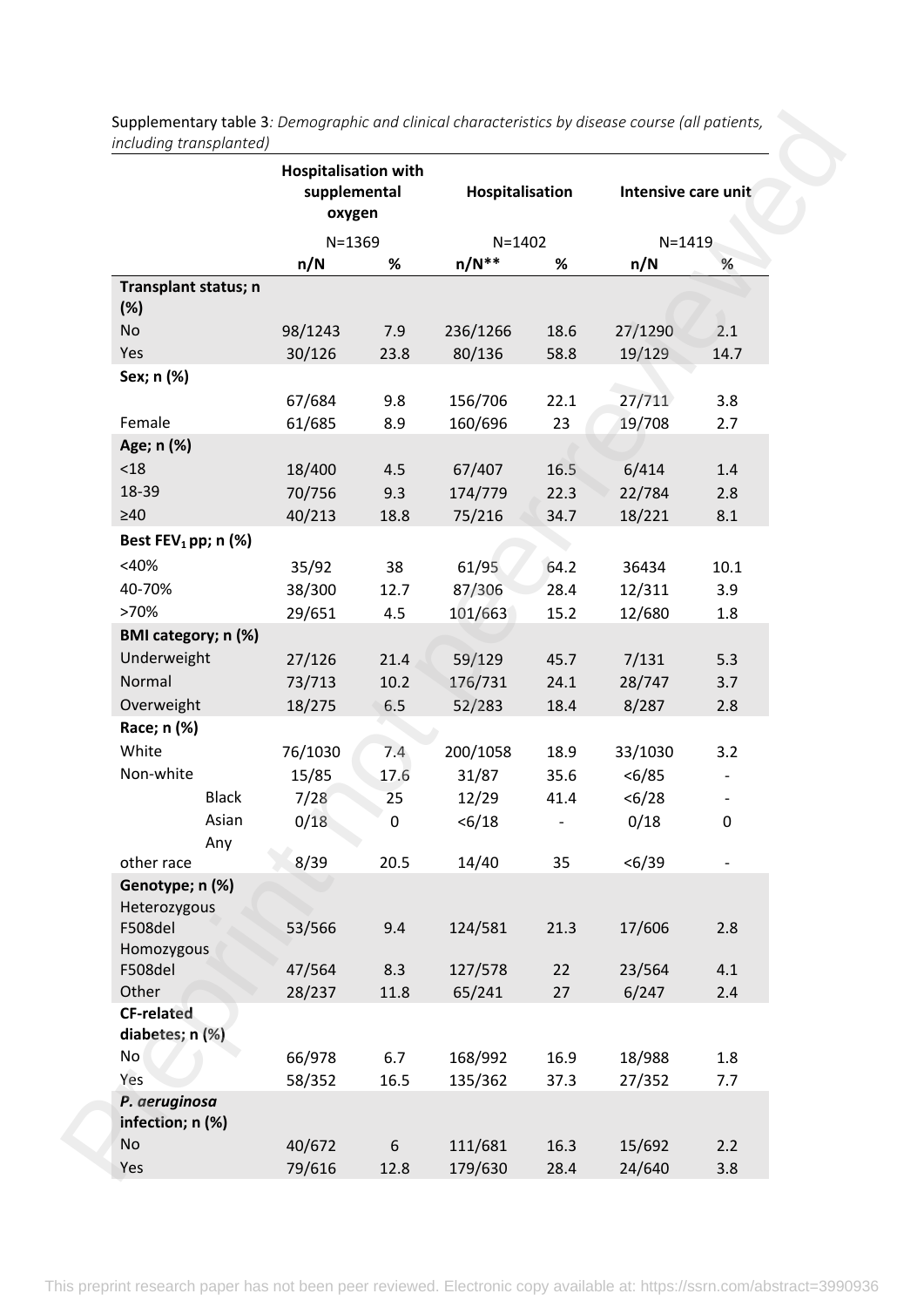| $N = 1402$<br>$N = 1419$<br>$N = 1369$<br>$n/N**$<br>$\%$<br>n/N<br>n/N<br>%<br>%<br><b>Pancreatic</b><br>insufficiency; n (%)<br>13/227<br>28/229<br>3/245<br>No<br>12.2<br>5.7<br>$1.2^{\circ}$<br>Yes<br>3.8<br>115/1110<br>280/1134<br>24.7<br>43/1142<br>10.4<br><b>CFTR</b> modulators; n<br>(%)<br>Any CFTR<br>modulator<br>5.9<br>112/739<br>15.2<br>16/737<br>2.2<br>43/725<br>Iva or Elex/Tez/Iva<br>75/551<br>28/539<br>5.2<br>13.6<br>13/544<br>2.4<br>Lum/Iva or Tez/Iva<br>15/186<br>8.1<br>37/188<br>19.7<br>3/193<br>1.6<br>No modulator<br>84/632<br>13.3<br>197/648<br>30.4<br>30/670<br>4.5<br>Time of diagnosis;<br>n (%)<br>96/198<br>43/192<br>22.4<br>48.5<br>18/192<br>9.4<br>Feb-May<br>30/358<br>8.4<br>71/369<br>19.2<br>10/361<br>June-Sept<br>2.8<br>6.7<br>Oct-Dec<br>55/819<br>149/835<br>17.8<br>18/866<br>2.1<br>Row proportions are calculated from the total non-missing in each outcome. Where the values in a<br>descriptive category do not add up to the overall column total this indicates incomplete data in the<br>given descriptive (See Table 1 for missing data) CFTR=cystic fibrosis transmembrane conductance |
|---------------------------------------------------------------------------------------------------------------------------------------------------------------------------------------------------------------------------------------------------------------------------------------------------------------------------------------------------------------------------------------------------------------------------------------------------------------------------------------------------------------------------------------------------------------------------------------------------------------------------------------------------------------------------------------------------------------------------------------------------------------------------------------------------------------------------------------------------------------------------------------------------------------------------------------------------------------------------------------------------------------------------------------------------------------------------------------------------------------------------------------------------------------|
|                                                                                                                                                                                                                                                                                                                                                                                                                                                                                                                                                                                                                                                                                                                                                                                                                                                                                                                                                                                                                                                                                                                                                               |
|                                                                                                                                                                                                                                                                                                                                                                                                                                                                                                                                                                                                                                                                                                                                                                                                                                                                                                                                                                                                                                                                                                                                                               |
|                                                                                                                                                                                                                                                                                                                                                                                                                                                                                                                                                                                                                                                                                                                                                                                                                                                                                                                                                                                                                                                                                                                                                               |
|                                                                                                                                                                                                                                                                                                                                                                                                                                                                                                                                                                                                                                                                                                                                                                                                                                                                                                                                                                                                                                                                                                                                                               |
|                                                                                                                                                                                                                                                                                                                                                                                                                                                                                                                                                                                                                                                                                                                                                                                                                                                                                                                                                                                                                                                                                                                                                               |
|                                                                                                                                                                                                                                                                                                                                                                                                                                                                                                                                                                                                                                                                                                                                                                                                                                                                                                                                                                                                                                                                                                                                                               |
|                                                                                                                                                                                                                                                                                                                                                                                                                                                                                                                                                                                                                                                                                                                                                                                                                                                                                                                                                                                                                                                                                                                                                               |
|                                                                                                                                                                                                                                                                                                                                                                                                                                                                                                                                                                                                                                                                                                                                                                                                                                                                                                                                                                                                                                                                                                                                                               |
|                                                                                                                                                                                                                                                                                                                                                                                                                                                                                                                                                                                                                                                                                                                                                                                                                                                                                                                                                                                                                                                                                                                                                               |
|                                                                                                                                                                                                                                                                                                                                                                                                                                                                                                                                                                                                                                                                                                                                                                                                                                                                                                                                                                                                                                                                                                                                                               |
|                                                                                                                                                                                                                                                                                                                                                                                                                                                                                                                                                                                                                                                                                                                                                                                                                                                                                                                                                                                                                                                                                                                                                               |
|                                                                                                                                                                                                                                                                                                                                                                                                                                                                                                                                                                                                                                                                                                                                                                                                                                                                                                                                                                                                                                                                                                                                                               |
|                                                                                                                                                                                                                                                                                                                                                                                                                                                                                                                                                                                                                                                                                                                                                                                                                                                                                                                                                                                                                                                                                                                                                               |
|                                                                                                                                                                                                                                                                                                                                                                                                                                                                                                                                                                                                                                                                                                                                                                                                                                                                                                                                                                                                                                                                                                                                                               |
|                                                                                                                                                                                                                                                                                                                                                                                                                                                                                                                                                                                                                                                                                                                                                                                                                                                                                                                                                                                                                                                                                                                                                               |
|                                                                                                                                                                                                                                                                                                                                                                                                                                                                                                                                                                                                                                                                                                                                                                                                                                                                                                                                                                                                                                                                                                                                                               |
|                                                                                                                                                                                                                                                                                                                                                                                                                                                                                                                                                                                                                                                                                                                                                                                                                                                                                                                                                                                                                                                                                                                                                               |
| regulator FEV <sub>1</sub> =forced expiratory volume in 1 second                                                                                                                                                                                                                                                                                                                                                                                                                                                                                                                                                                                                                                                                                                                                                                                                                                                                                                                                                                                                                                                                                              |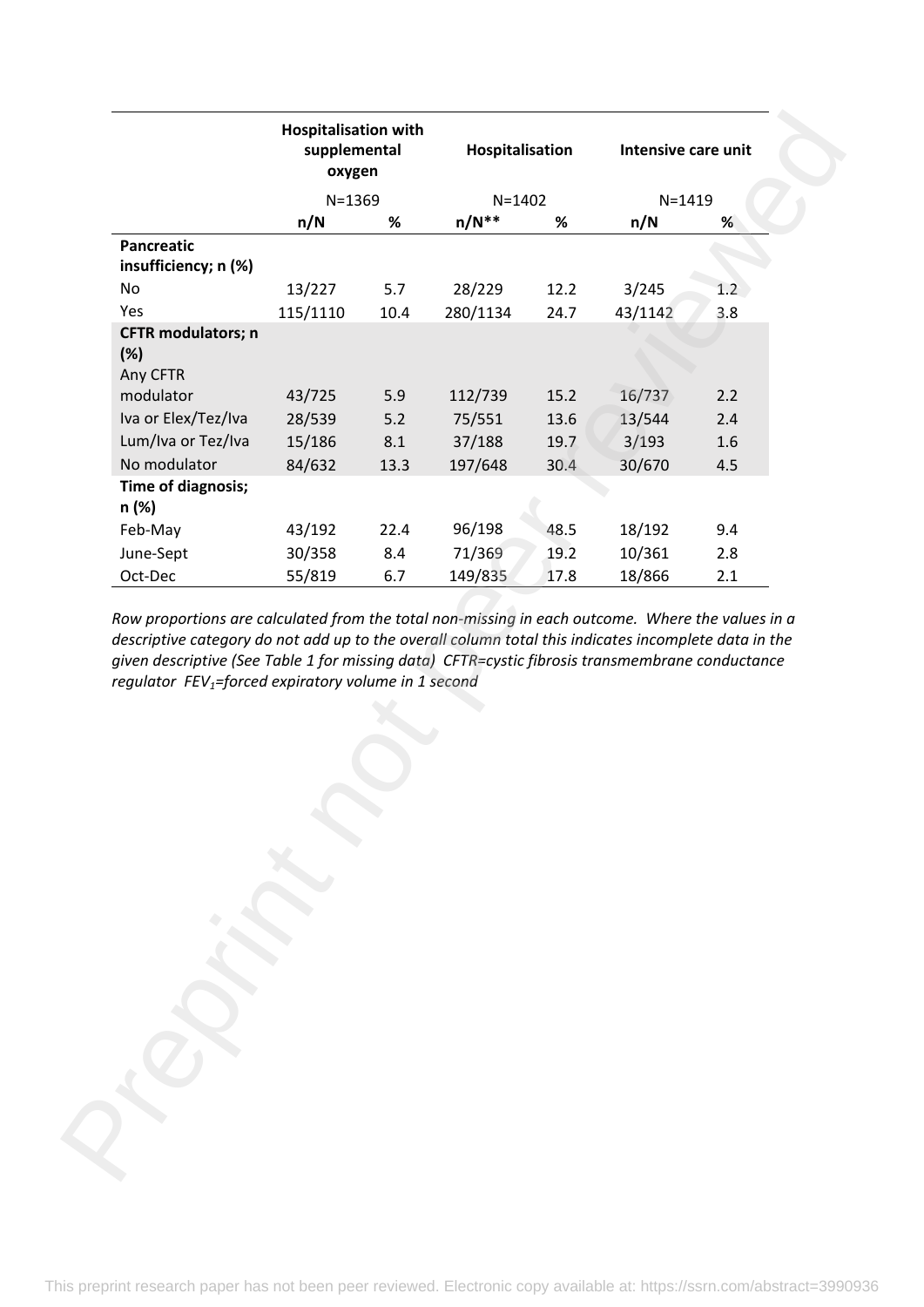

## **Supplementary Figure 1***: Disease course by age in the non-transplant cohort (N=1315)*

*Bar labels represent number of patients with each outcome in the specified age group. Outcomes are not mutually exclusive – ie. the people hospitalised with O2 and admitted to ICU in each age group are also contained in the "Hospitalised" bars. O2 = new or additional supplemental oxygen therapy*

*ICU = intensive care unit admission*

This preprint research paper has not been peer reviewed. Electronic copy available at: https://ssrn.com/abstract=3990936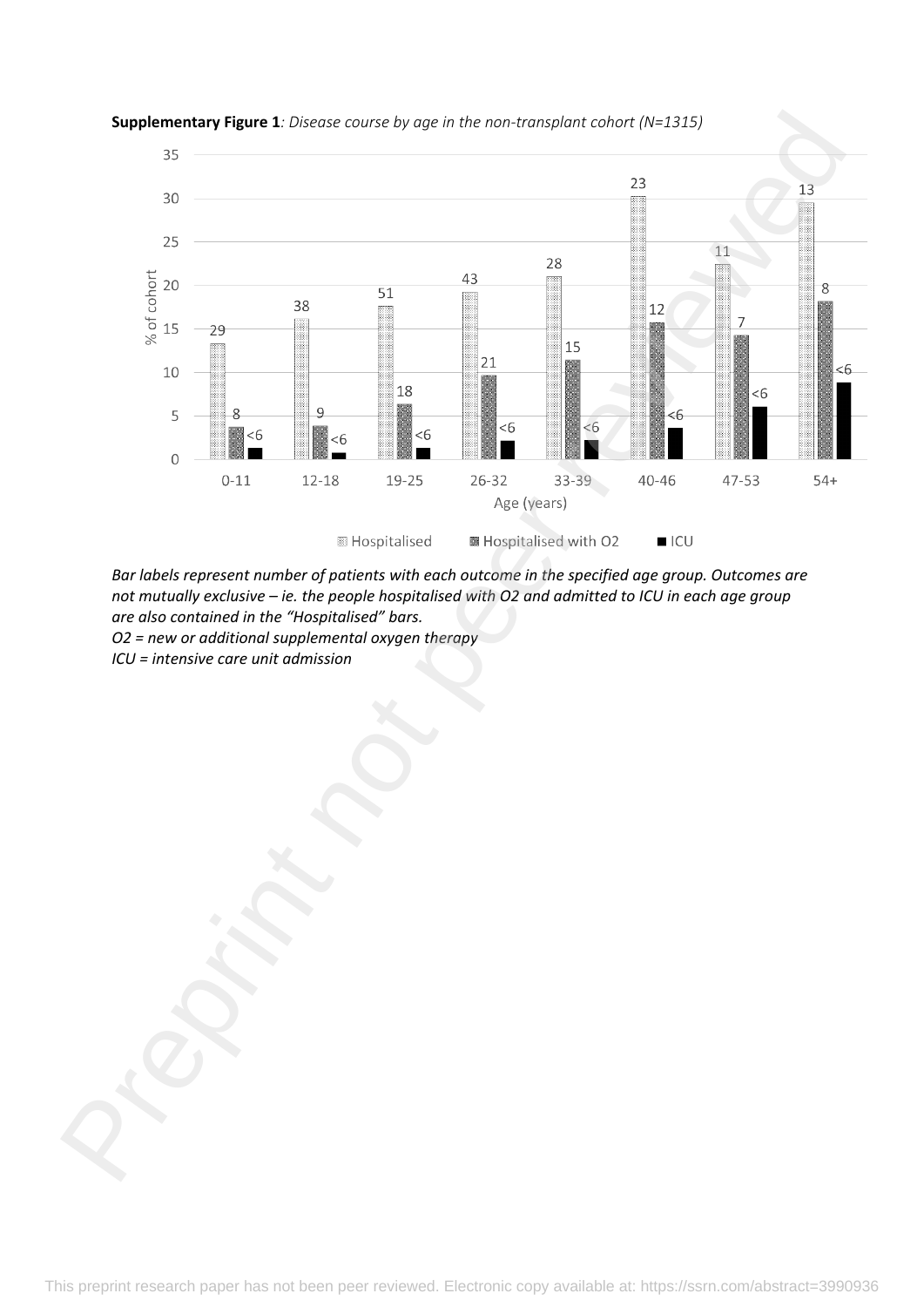| Covariate                                                                                                                                                                                                                                                                             | OR (95% CI)<br>adjusted for age<br>and sex | OR (95% CI) adjusted for<br>all covariates | p-value |
|---------------------------------------------------------------------------------------------------------------------------------------------------------------------------------------------------------------------------------------------------------------------------------------|--------------------------------------------|--------------------------------------------|---------|
| Main analysis (N=1362, m10)                                                                                                                                                                                                                                                           |                                            |                                            |         |
| Age                                                                                                                                                                                                                                                                                   |                                            |                                            |         |
| < 18                                                                                                                                                                                                                                                                                  | $1$ (ref)                                  | $1$ (ref)                                  |         |
| 18-39                                                                                                                                                                                                                                                                                 | $2.07(1.23-3.51)$                          | 1.44 (0.78-2.67)                           | 0.004   |
| 40 & over                                                                                                                                                                                                                                                                             | 4.48 (2.30-8.71)                           | $2.50(1.23 - 5.11)$                        |         |
| Sex                                                                                                                                                                                                                                                                                   |                                            |                                            |         |
| Male                                                                                                                                                                                                                                                                                  | $1$ (ref)                                  | $1$ (ref)                                  |         |
| Female                                                                                                                                                                                                                                                                                | $0.80(0.60-1.07)$                          | $0.82(0.62 - 1.09)$                        | 0.174   |
| Post-transplant                                                                                                                                                                                                                                                                       | 2.78 (1.58-4.86)                           | $2.45(1.27-4.71)$                          | 0.007   |
| <b>Baseline best ppFEV<sub>1</sub></b>                                                                                                                                                                                                                                                |                                            |                                            |         |
| <40                                                                                                                                                                                                                                                                                   | 11.03 (6.69-18.19)                         | $9.10(5.49 - 15.09)$                       |         |
| 40-70                                                                                                                                                                                                                                                                                 | 2.91 (1.77-4.81)                           | $2.73(1.62 - 4.61)$                        | < 0.001 |
| $>70$                                                                                                                                                                                                                                                                                 | $1$ (ref)                                  | $1$ (ref)                                  |         |
| Race                                                                                                                                                                                                                                                                                  |                                            |                                            |         |
| White                                                                                                                                                                                                                                                                                 | $1$ (ref)                                  | $1$ (ref)                                  |         |
| Non-white                                                                                                                                                                                                                                                                             | 4.11 (2.22-7.61)                           | 2.69 (1.37-5.29)                           | 0.004   |
| Genotype                                                                                                                                                                                                                                                                              |                                            |                                            |         |
| Homozygous F508del<br>Heterozygous F508del                                                                                                                                                                                                                                            | $1$ (ref)<br>$0.97(0.74-1.28)$             | $1$ (ref)<br>$1.08(0.77-1.51)$             | 0.802   |
| Other                                                                                                                                                                                                                                                                                 | $1.38(0.87 - 2.19)$                        | $1.26(0.64 - 2.47)$                        |         |
| <b>Time of diagnosis</b>                                                                                                                                                                                                                                                              |                                            |                                            |         |
| Feb-May                                                                                                                                                                                                                                                                               | $1$ (ref)                                  | $1$ (ref)                                  |         |
| June-Sept                                                                                                                                                                                                                                                                             | $0.38(0.27 - 0.53)$                        | $0.47(0.30-0.74)$                          | < 0.001 |
| Oct-Dec                                                                                                                                                                                                                                                                               | $0.27(0.18-0.41)$                          | $0.37(0.24 - 0.57)$                        |         |
| <b>CF-related diabetes</b>                                                                                                                                                                                                                                                            | 2.30 (1.53-3.46)                           | 1.48 (0.98-2.25)                           | 0.065   |
| <b>Pancreatic insufficiency</b>                                                                                                                                                                                                                                                       | $2.10(1.21-3.65)$                          | 1.47 (0.75-2.87)                           | 0.261   |
| P-values represent fully adjusted estimates, and are for associations of entire variables rather than<br>level-to-level comparisons which are represented by CIs. Note that these results are presented<br>graphically in Figure 3.<br>m10=estimates derived from 10 imputed datasets |                                            |                                            |         |
|                                                                                                                                                                                                                                                                                       |                                            |                                            |         |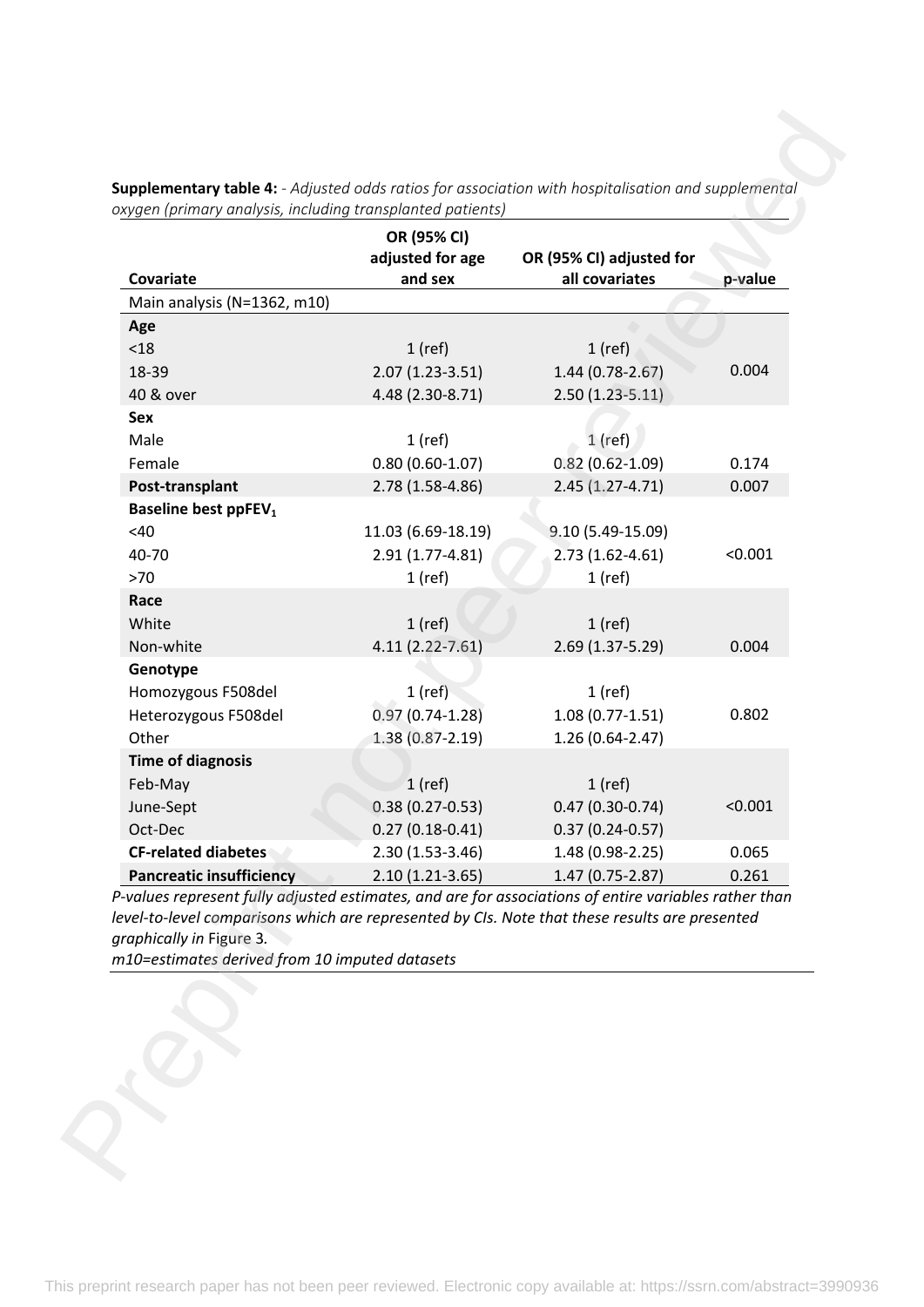| Covariate                                                                                                                                                                                                                                                                             | OR (95% CI) adjusted<br>for age and sex | OR (95% CI)<br>adjusted for all<br>covariates | p-value |
|---------------------------------------------------------------------------------------------------------------------------------------------------------------------------------------------------------------------------------------------------------------------------------------|-----------------------------------------|-----------------------------------------------|---------|
| Non-transplant analysis                                                                                                                                                                                                                                                               |                                         |                                               |         |
| $(N=1,226^*, m=10)$                                                                                                                                                                                                                                                                   |                                         |                                               |         |
| Age                                                                                                                                                                                                                                                                                   |                                         |                                               |         |
| < 18                                                                                                                                                                                                                                                                                  | $1$ (ref)                               | $1$ (ref)                                     |         |
| 18-39                                                                                                                                                                                                                                                                                 | 1.84 (0.98-3.46)                        | 1.40 (0.74-2.65)                              | 0.005   |
| $>40$                                                                                                                                                                                                                                                                                 | 3.83 (1.97-7.44)                        | 2.79 (1.20-6.49)                              |         |
| Sex                                                                                                                                                                                                                                                                                   |                                         |                                               |         |
| Male                                                                                                                                                                                                                                                                                  | $1$ (ref)                               | $1$ (ref)                                     |         |
| Female                                                                                                                                                                                                                                                                                | $0.81(0.62 - 1.06)$                     | $0.79(0.57-1.09)$                             | 0.151   |
| <b>Baseline best ppFEV<sub>1</sub></b>                                                                                                                                                                                                                                                |                                         |                                               |         |
| <40                                                                                                                                                                                                                                                                                   | 16.68 (10.41-26.73)                     | $9.96(5.63-17.63)$                            |         |
| 40-70                                                                                                                                                                                                                                                                                 | $3.73(2.16-6.43)$                       | 2.64 (1.39-5.00)                              | < 0.001 |
| $>70$                                                                                                                                                                                                                                                                                 | $1$ (ref)                               | $1$ (ref)                                     |         |
| <b>BMI</b>                                                                                                                                                                                                                                                                            |                                         |                                               |         |
| Underweight                                                                                                                                                                                                                                                                           | 3.98 (2.87-5.52)                        | $2.07(1.33-3.22)$                             |         |
| Normal                                                                                                                                                                                                                                                                                | $1$ (ref)                               | $1$ (ref)                                     | 0.007   |
| Overweight                                                                                                                                                                                                                                                                            | $0.51(0.34 - 0.76)$                     | $0.66(0.38-1.14)$                             |         |
| <b>CFTR modulator use</b>                                                                                                                                                                                                                                                             |                                         |                                               |         |
| Iva or Elex/Tez/Iva                                                                                                                                                                                                                                                                   | $0.46(0.29 - 0.72)$                     | $0.43(0.31-0.60)$                             |         |
| Lum/Iva or Tez/Iva                                                                                                                                                                                                                                                                    | $0.82(0.35-1.92)$                       | $0.64(0.31-1.31)$                             | < 0.001 |
| No modulator                                                                                                                                                                                                                                                                          | $1$ (ref)                               | $1$ (ref)                                     |         |
| <b>Time of diagnosis</b>                                                                                                                                                                                                                                                              |                                         |                                               |         |
| Feb-May                                                                                                                                                                                                                                                                               | $1$ (ref)                               | $1$ (ref)                                     |         |
| June-Sept                                                                                                                                                                                                                                                                             | $0.40(0.26 - 0.62)$                     | $0.55(0.33 - 0.91)$                           | 0.002   |
| Oct-Dec                                                                                                                                                                                                                                                                               | $0.26(0.18-0.39)$                       | $0.41(0.26 - 0.64)$                           |         |
| <b>CF-related diabetes</b>                                                                                                                                                                                                                                                            | 1.97 (1.31-2.94)                        | 1.56 (1.01-2.40)                              | 0.045   |
| P. aeruginosa infection                                                                                                                                                                                                                                                               | 2.07 (1.43-3.00)                        | 1.41 (1.00-1.99)                              | 0.049   |
| Pancreatic insufficiency                                                                                                                                                                                                                                                              | 2.07 (1.08-3.98)                        | 1.42 (0.67-2.97)                              | 0.358   |
| P-values represent fully adjusted estimates, and are for associations of entire variables rather than<br>level-to-level comparisons which are represented by CIs. Note that these results are presented<br>graphically in Figure 4.<br>m10=estimates derived from 10 imputed datasets |                                         |                                               |         |
|                                                                                                                                                                                                                                                                                       |                                         |                                               |         |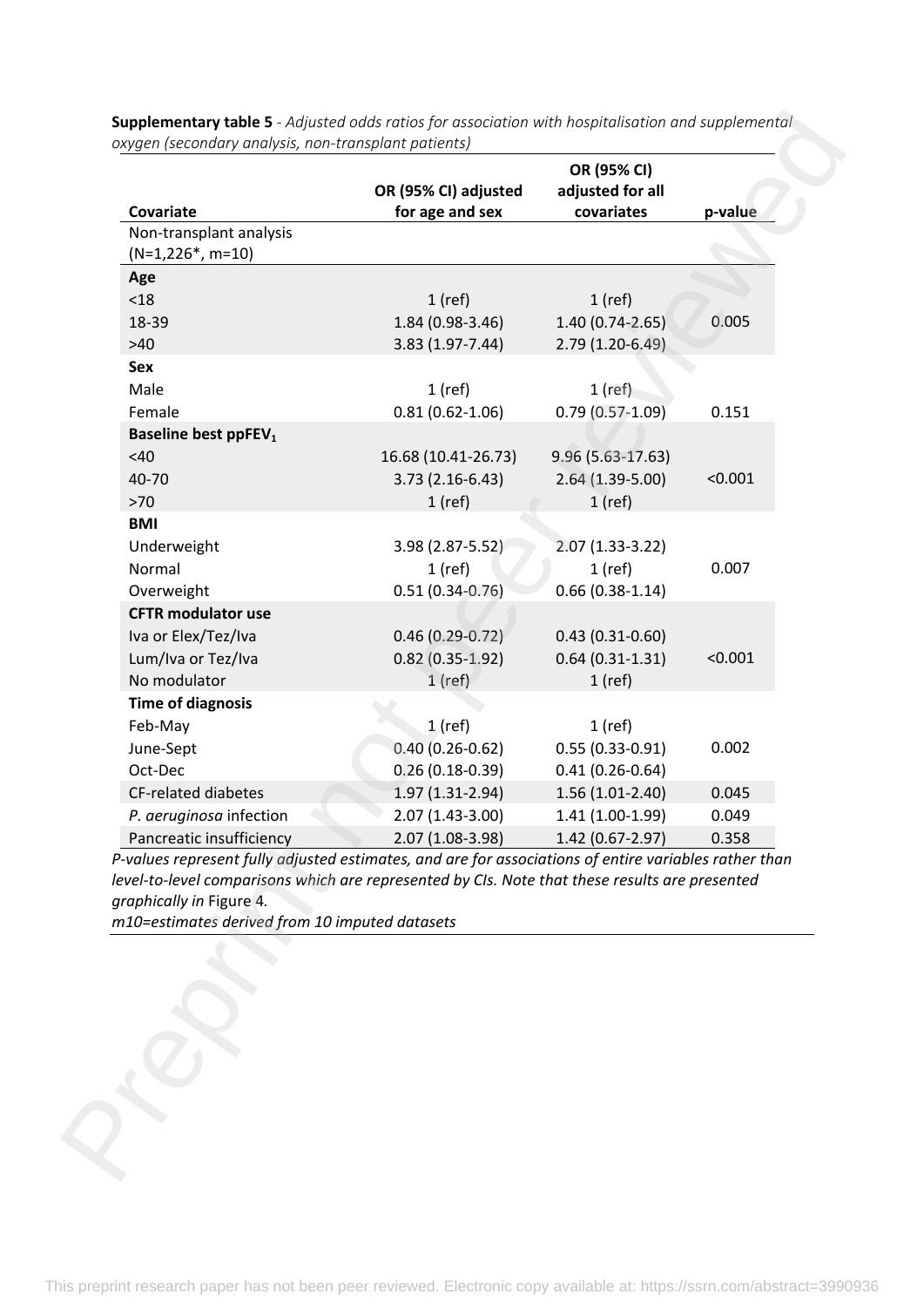|                                               | OR (95% CI) adjusted for                                                                            |  |
|-----------------------------------------------|-----------------------------------------------------------------------------------------------------|--|
| Covariate                                     | age and sex                                                                                         |  |
| Main analysis (N=1362, m10)                   |                                                                                                     |  |
| Age                                           |                                                                                                     |  |
| < 18                                          | $1$ (ref)                                                                                           |  |
| 18-39                                         | 1.97 (0.72-5.41)                                                                                    |  |
| $>40$                                         | 5.39 (2.20-13.17)                                                                                   |  |
| Sex                                           |                                                                                                     |  |
| Male                                          | $1$ (ref)                                                                                           |  |
| Female                                        | $0.58(0.42 - 0.81)$                                                                                 |  |
| Post-transplant                               | $6.13(3.05-12.34)$                                                                                  |  |
| <b>Baseline Best ppFEV<sub>1</sub></b>        |                                                                                                     |  |
| <40                                           | 4.41 (2.17-8.97)                                                                                    |  |
| 40-70                                         | 1.74 (0.92-3.31)                                                                                    |  |
| $>70$                                         | $1$ (ref)                                                                                           |  |
| Race                                          |                                                                                                     |  |
| White                                         | $1$ (ref)                                                                                           |  |
| Non-white                                     | $2.15(0.84 - 5.54)$                                                                                 |  |
| Genotype                                      |                                                                                                     |  |
|                                               | $1$ (ref)                                                                                           |  |
| Homozygous                                    | $0.53(0.24-1.20)$                                                                                   |  |
| Heterozygous<br>Other                         |                                                                                                     |  |
|                                               | $0.49(0.23-1.07)$                                                                                   |  |
| <b>Time of diagnosis</b>                      |                                                                                                     |  |
| Feb-May                                       | $1$ (ref)                                                                                           |  |
| June-Sept                                     | $0.37(0.21 - 0.66)$                                                                                 |  |
| Oct-Dec                                       | $0.23(0.10-0.52)$                                                                                   |  |
| <b>CF-related diabetes</b>                    | 3.55 (2.23-5.66)                                                                                    |  |
| <b>Pancreatic insufficiency</b>               | 4.16 (1.44-12.05)                                                                                   |  |
|                                               | Estimates adjusted for all covariates and p-values are not presented due to low numbers of patients |  |
| with this outcome.                            |                                                                                                     |  |
|                                               |                                                                                                     |  |
|                                               |                                                                                                     |  |
|                                               |                                                                                                     |  |
|                                               | Supplementary table 7: Age- and sex-adjusted odds ratios for association with intensive care unit   |  |
| admission (non-transplant analysis)           |                                                                                                     |  |
|                                               |                                                                                                     |  |
|                                               | OR (95% CI) adjusted                                                                                |  |
| Covariate                                     | for age and sex                                                                                     |  |
| Non-transplant analysis (N=1,226,<br>$m=10$ ) |                                                                                                     |  |
| Age                                           |                                                                                                     |  |
| < 18                                          | $1$ (ref)                                                                                           |  |
| 18-39                                         | $1.46(0.34 - 6.35)$                                                                                 |  |
|                                               |                                                                                                     |  |
| $>40$                                         | 4.24 (1.20-14.94)                                                                                   |  |

| Covariate                         | OR (95% CI) adjusted<br>for age and sex |  |
|-----------------------------------|-----------------------------------------|--|
| Non-transplant analysis (N=1,226, |                                         |  |
| $m=10$ )                          |                                         |  |
| Age                               |                                         |  |
| < 18                              | $1$ (ref)                               |  |
| 18-39                             | $1.46(0.34 - 6.35)$                     |  |
| >40                               | 4.24 (1.20-14.94)                       |  |
| Sex                               |                                         |  |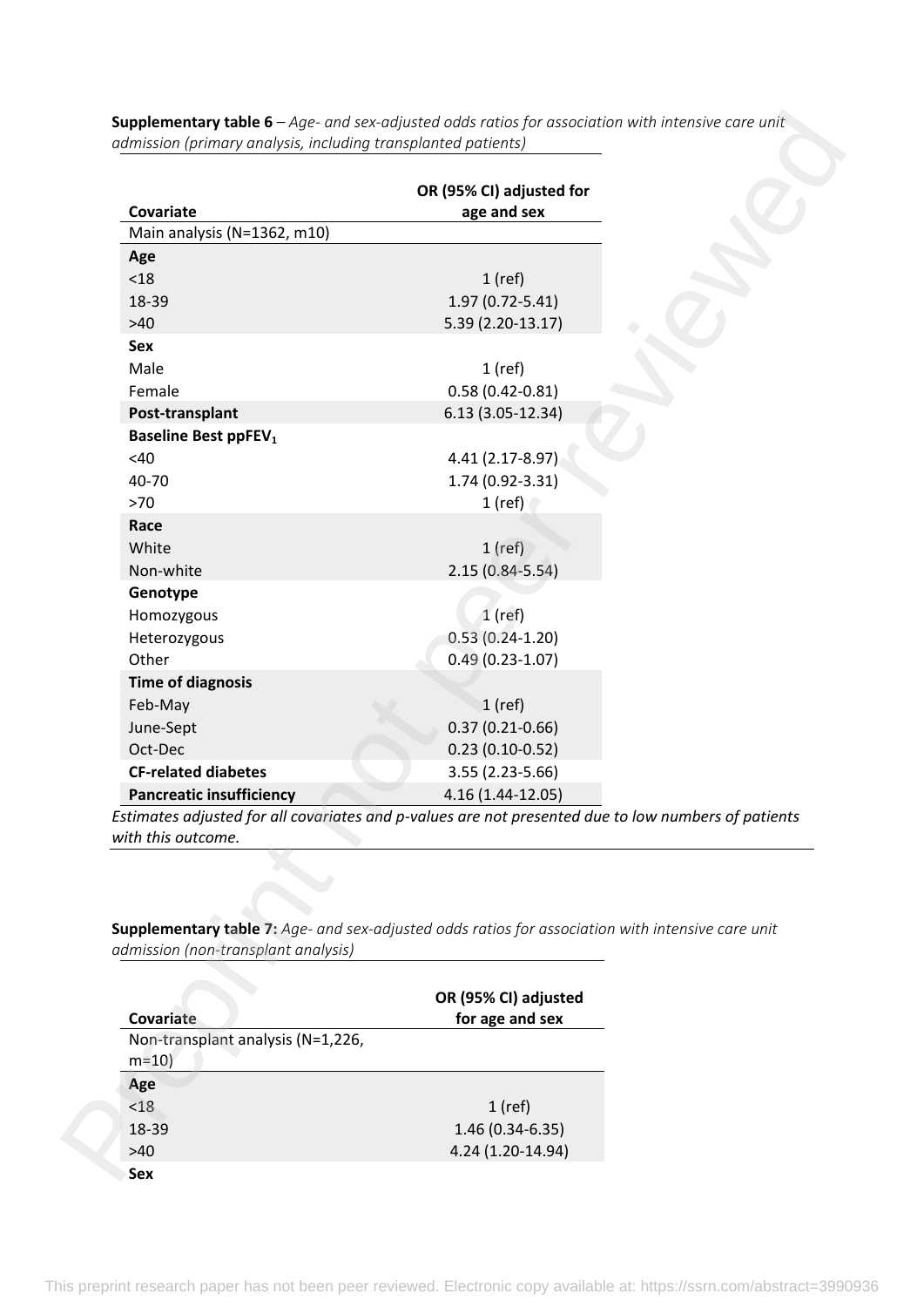| Female<br><b>Baseline Best ppFEV<sub>1</sub></b> | $0.59(0.33-1.04)$                                                                                   |  |
|--------------------------------------------------|-----------------------------------------------------------------------------------------------------|--|
| $<$ 40 $\,$                                      | 8.19 (4.28-15.66)                                                                                   |  |
|                                                  |                                                                                                     |  |
| 40-70                                            | 2.49 (0.91-6.77)                                                                                    |  |
| $>70$<br><b>BMI</b>                              | $1$ (ref)                                                                                           |  |
|                                                  |                                                                                                     |  |
| Underweight                                      | 2.52 (0.94-6.71)                                                                                    |  |
| Normal                                           | $1$ (ref)                                                                                           |  |
| Overweight                                       | $0.64(0.30-1.36)$                                                                                   |  |
| <b>CFTR modulator use</b>                        |                                                                                                     |  |
| Iva or Elex/Tez/Iva                              | $1.01(0.53-1.92)$                                                                                   |  |
| Lum/Iva or Tez/Iva                               | $0.81(0.22 - 2.96)$                                                                                 |  |
| No modulator                                     | $1$ (ref)                                                                                           |  |
| <b>Time of diagnosis</b>                         |                                                                                                     |  |
| Feb-May                                          | $1$ (ref)                                                                                           |  |
| June-Sept                                        | $0.52(0.22-1.19)$                                                                                   |  |
| Oct-Dec                                          | $0.20(0.08 - 0.46)$                                                                                 |  |
| <b>CF-related diabetes</b>                       | $2.19(1.20-4.01)$                                                                                   |  |
| P.aeruginosa infection                           | $1.44(0.83 - 2.51)$                                                                                 |  |
| <b>Pancreatic insufficiency</b>                  | 2.67 (0.90-7.93)                                                                                    |  |
|                                                  | Estimates adjusted for all covariates and p-values are not presented due to low numbers of patients |  |
|                                                  |                                                                                                     |  |
|                                                  |                                                                                                     |  |
|                                                  |                                                                                                     |  |
|                                                  |                                                                                                     |  |
|                                                  |                                                                                                     |  |
|                                                  |                                                                                                     |  |
| with this outcome.                               |                                                                                                     |  |
|                                                  |                                                                                                     |  |
|                                                  |                                                                                                     |  |
|                                                  |                                                                                                     |  |
|                                                  |                                                                                                     |  |
|                                                  |                                                                                                     |  |
|                                                  |                                                                                                     |  |
|                                                  |                                                                                                     |  |
|                                                  |                                                                                                     |  |
|                                                  |                                                                                                     |  |
|                                                  |                                                                                                     |  |
|                                                  |                                                                                                     |  |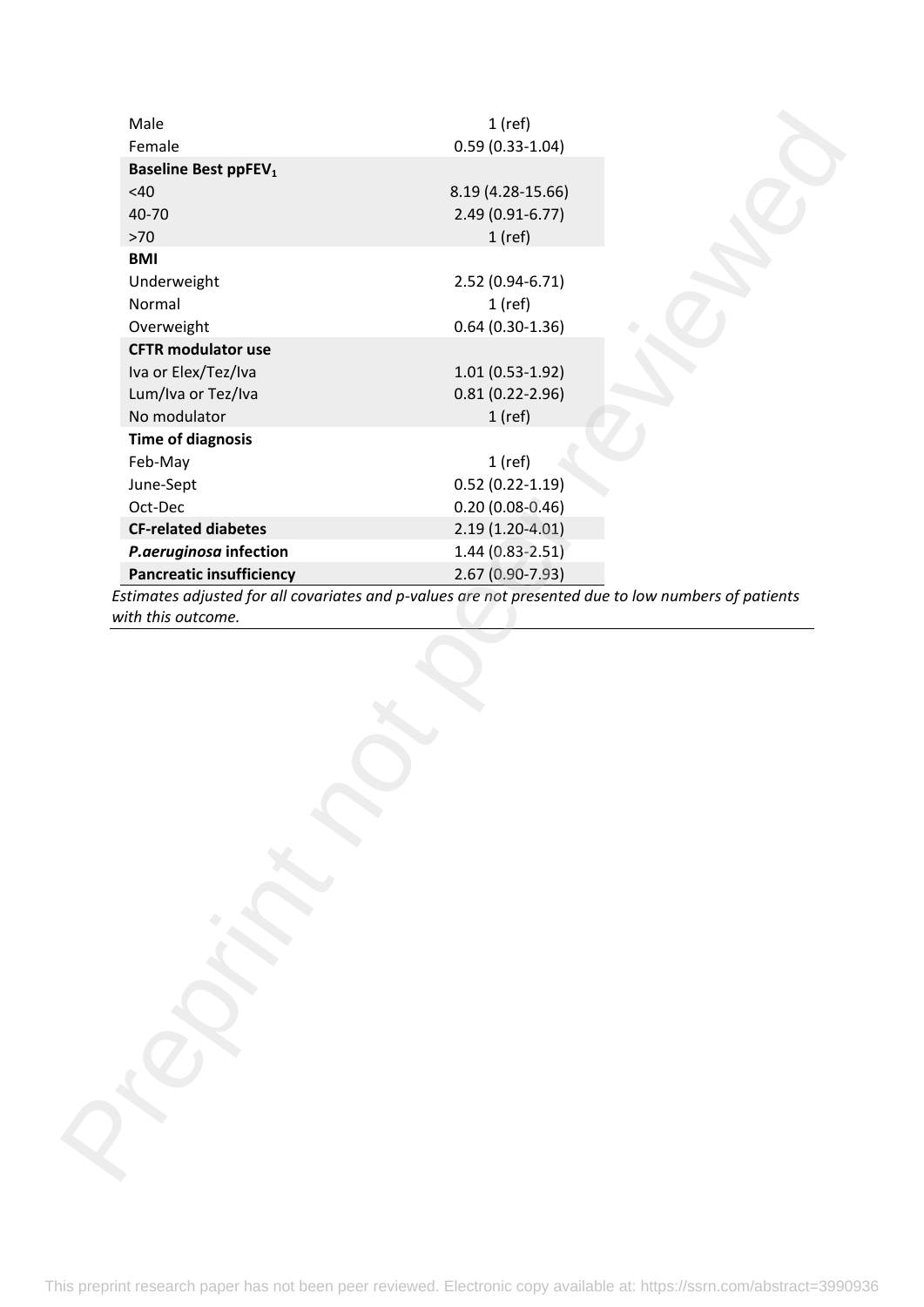#### **Supplementary table 8** *– sensitivity analysis*

|                                                                                                                                                                                                                                                                         | OR (95% CI)<br>adjusted for all |         |
|-------------------------------------------------------------------------------------------------------------------------------------------------------------------------------------------------------------------------------------------------------------------------|---------------------------------|---------|
| Covariate<br>Non-transplant analysis (N=794*, m=10)                                                                                                                                                                                                                     | covariates                      | P-value |
| Age (years)                                                                                                                                                                                                                                                             |                                 |         |
| < 18                                                                                                                                                                                                                                                                    | $1$ (ref)                       |         |
| 18-39                                                                                                                                                                                                                                                                   | 3.14 (0.72-13.58)               | 0.045   |
| >40                                                                                                                                                                                                                                                                     | 7.03 (1.28-38.52)               |         |
| Sex                                                                                                                                                                                                                                                                     |                                 |         |
| Male                                                                                                                                                                                                                                                                    | $1$ (ref)                       |         |
| Female                                                                                                                                                                                                                                                                  | $0.89(0.46-1.74)$               | 0.740   |
| Best FEV <sub>1</sub> pp                                                                                                                                                                                                                                                |                                 |         |
| $<$ 40%                                                                                                                                                                                                                                                                 | 7.97 (2.93-21.67)               |         |
| 40-70%                                                                                                                                                                                                                                                                  | $1.74(0.66 - 4.57)$             | < 0.001 |
| >70%                                                                                                                                                                                                                                                                    | $1$ (ref)                       |         |
| <b>BMI</b>                                                                                                                                                                                                                                                              |                                 |         |
| Underweight                                                                                                                                                                                                                                                             | $1.86(0.64 - 5.40)$             | 0.256   |
| Normal                                                                                                                                                                                                                                                                  | $1$ (ref)                       |         |
| Overweight                                                                                                                                                                                                                                                              | $0.63(0.27-1.49)$               |         |
| <b>CFTR modulator use</b>                                                                                                                                                                                                                                               |                                 |         |
| Iva or Elex/Tez/Iva                                                                                                                                                                                                                                                     | $0.41(0.18-0.90)$               |         |
| Lum/Iva or Tez/Iva                                                                                                                                                                                                                                                      | $0.59(0.21-1.63)$               | 0.079   |
| No modulator<br><b>Time of diagnosis</b>                                                                                                                                                                                                                                | $1$ (ref)                       |         |
| Feb-May                                                                                                                                                                                                                                                                 | $1$ (ref)                       |         |
| June-Sept                                                                                                                                                                                                                                                               | $0.56(0.22 - 1.38)$             | 0.141   |
| Oct-Dec                                                                                                                                                                                                                                                                 | $0.42(0.17-1.00)$               |         |
| <b>CF-related diabetes</b>                                                                                                                                                                                                                                              | 1.93 (1.00-3.74)                | 0.051   |
| P. aeruginosa infection                                                                                                                                                                                                                                                 | $1.30(0.65-2.59)$               | 0.454   |
| <b>Pancreatic insufficiency</b>                                                                                                                                                                                                                                         | 3.56 (0.92-13.80)               | 0.066   |
| *US and UK cases only included in this analysis. P-values represent fully adjusted estimates, and are<br>for associations of entire variables rather than level-to-level comparisons which are represented by<br>CIs.<br>m10=estimates derived from 10 imputed datasets |                                 |         |